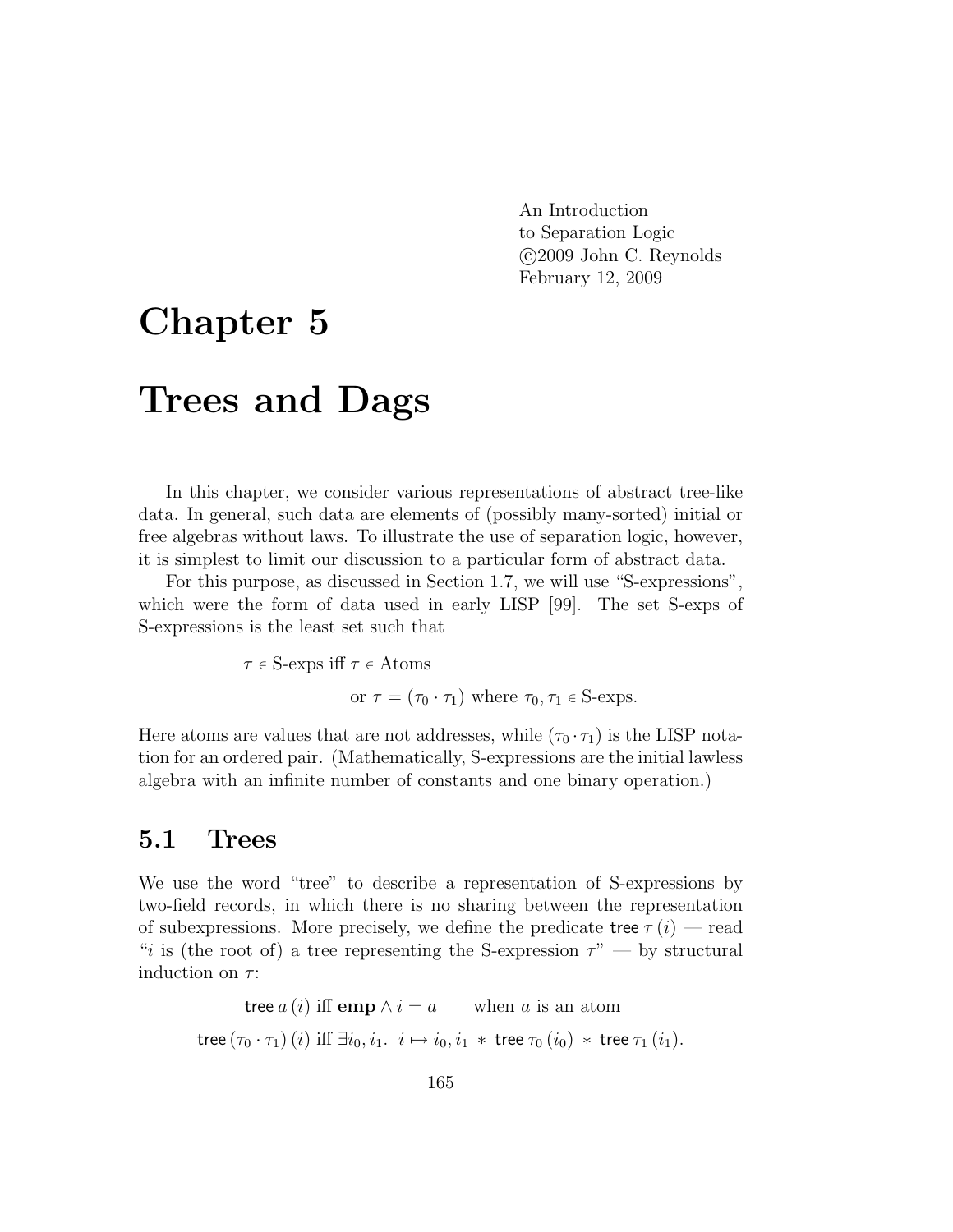One can show that the assertions tree  $\tau(i)$  and  $\exists \tau$ . tree  $\tau(i)$  are precise.

To illustrate the use of this definition, we define and verify a recursive procedure  $\text{copytree}(i; i)$  that nondestructively copies the tree i to j, i.e., that satisfies {tree  $\tau(i)$ } copytree(j; i){ $\tau$ } {tree  $\tau(i)$  \* tree  $\tau(j)$ }. (Here  $\tau$  is a ghost parameter.) Our proof is an annotated specification that is an instance of the first premiss of the rule (SRPROC):

```
{tree \tau(i)} copytree(j; i){\tau} {tree \tau(i) * tree \tau(j)} \vdash{tree \tau(i)}
      if isatom(i) then
               \{\textsf{isatom}(\tau) \wedge \textbf{emp} \wedge \textbf{i} = \tau\}\{\textsf{isatom}(\tau) \land ((\textbf{emp} \land \textbf{i} = \tau) * (\textbf{emp} \land \textbf{i} = \tau))\}i := i\{\textsf{isatom}(\tau) \land ((\textbf{emp} \land \textbf{i} = \tau) * (\textbf{emp} \land \textbf{j} = \tau))\}else
              \{\exists \tau_0, \tau_1. \tau = (\tau_0 \cdot \tau_1) \wedge \text{tree } (\tau_0 \cdot \tau_1)(i)\}newvar i_0, i_1, j_0, j_1 in (i_0 := [i]; i_1 := [i + 1];
                             {tree \tau_0 (i<sub>0</sub>) * tree \tau_1 (i<sub>1</sub>)}
                               {tree \tau_0(i_0)}
                               \mathsf{copytree}(j_0; i_0)\{\tau_0\} ;
                               {tree \tau_0(i_0) * tree \tau_0(j_0)}
                                                                                                              \mathcal{L}\overline{\mathcal{L}}\int* tree \tau_1 (i_1)\{tree \tau_1(i_1)\}\mathsf{copytree}(j_1;i_1)\{\tau_1\}\ ;{tree \tau(i_1) * tree \tau_1(j_1)}
                                                                                                              \mathcal{L}\overline{\mathcal{L}}\int∗
                                                                                                                            \sqrt{ }\overline{ }tree \tau_0 (\mathsf{i}_0)∗
                                                                                                                                    tree \tau_0\left(\mathsf{j}_0\right)\setminus\Big\}{tree \tau_0(i_0) * tree \tau_1(i_1) *tree \tau_{0}\left(\mathsf{j}_{0}\right)\,\ast\, tree \tau_{1}\left(\mathsf{j}_{1}\right)\}{\rm j} := {\bf cons}({\rm j}_0, {\rm j}_1){tree \tau_0(i_0) * tree \tau_1(i_1) *j \mapsto j_0, j_1 * tree \tau_0 (j_0) * tree \tau_1 (j_1)}
                                                                                                                                                                             \mathcal{L}
                                                                                                                                                                             \begin{picture}(20,20) \put(0,0){\vector(1,0){10}} \put(10,0){\vector(1,0){10}} \put(10,0){\vector(1,0){10}} \put(10,0){\vector(1,0){10}} \put(10,0){\vector(1,0){10}} \put(10,0){\vector(1,0){10}} \put(10,0){\vector(1,0){10}} \put(10,0){\vector(1,0){10}} \put(10,0){\vector(1,0){10}} \put(10,0){\vector(1,0){10}} \put(10,0){\vector(1,0){10}} \put(10,0){\vector(1∗
                                                                                                                                                                                        \sqrt{ }\left\lfloor \right\rfloor\tau = (\tau_0 \cdot \tau_1)∧
                                                                                                                                                                                                      i \mapsto i_0, i_1\setminus\Big\}\mathcal{L}
                                                                                                                                                                                                                                               \begin{picture}(20,20) \put(0,0){\line(1,0){10}} \put(10,0){\line(1,0){10}} \put(10,0){\line(1,0){10}} \put(10,0){\line(1,0){10}} \put(10,0){\line(1,0){10}} \put(10,0){\line(1,0){10}} \put(10,0){\line(1,0){10}} \put(10,0){\line(1,0){10}} \put(10,0){\line(1,0){10}} \put(10,0){\line(1,0){10}} \put(10,0){\line(1,0){10}} \put(10,0){\line(1\exists \tau_0, \tau_1\{\exists \tau_0, \tau_1 \ldots \tau = (\tau_0 \cdot \tau_1) \wedge (\text{tree } (\tau_0 \cdot \tau_1) \cdot (i) \ast \text{tree } (\tau_0 \cdot \tau_1) \cdot (i))\}\){tree \tau(i) * tree \tau(j)}.
```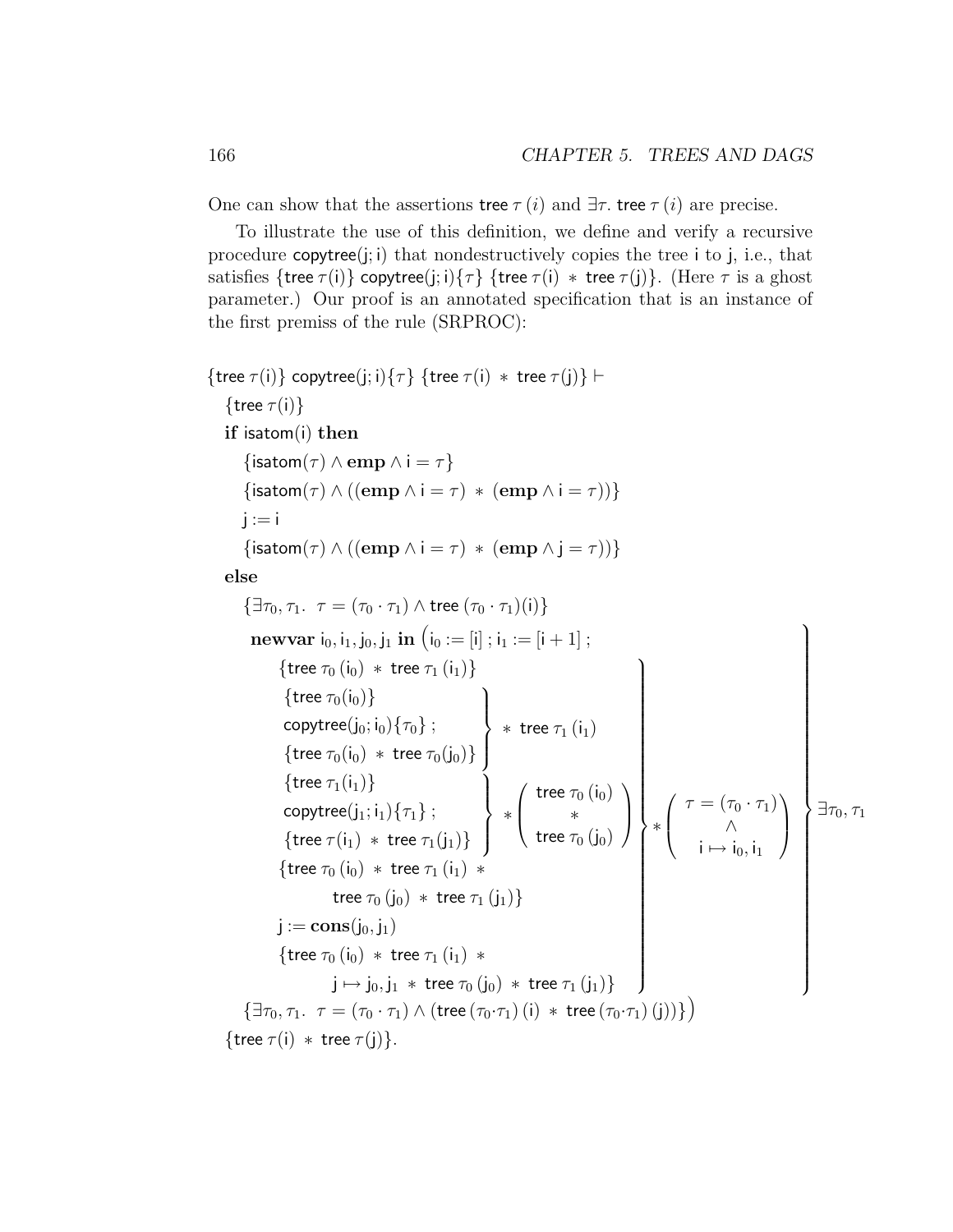Since this specification has the same pre- and post-condition as the assumed specification of the procedure call, we have closed the circle of recursive reasoning, and may define

```
copytree(i;i) =if isatom(i) then i := i else
      newvar i_0, i_1, j_0, j_1 in
         (i_0 := [i] ; i_1 := [i + 1] ;copytree(j_0; i_0); copytree(j_1; i_1); j := \textbf{cons}(j_0, j_1)).
                                                                               (5.1)
```
# 5.2 Dags

We use the acronym "dag" (for "directed acyclic graph") to describe a representation for S-expressions by two-field records, in which sharing is permitted between the representation of subexpressions (but cycles are not permitted). More precisely, we define the predicate dag  $\tau(i)$  — read "i is (the root of ) a dag representing the S-expression  $\tau$  — by structural induction on  $\tau$ :

dag  $a(i)$  iff  $i = a$  when a is an atom dag  $(\tau_0 \cdot \tau_1)$   $(i)$  iff  $\exists i_0, i_1 \ldots i \mapsto i_0, i_1 \ast (\text{dag } \tau_0 (i_0) \wedge \text{dag } \tau_1 (i_1)).$ 

The essential change from the definition of tree is the use of ordinary rather than separating conjunction in the second line, which allows the dag's describing subtrees to share the same heap. However, if  $\deg \tau (i)$  meant that the heap contained the dag representing  $\tau$  and nothing else, then dag  $\tau_0$  (i<sub>0</sub>)∧dag  $\tau_1$  (i<sub>1</sub>) would imply that  $\tau_0$  and  $\tau_1$  have the same representation (and are therefore the same S-expression). But we have dropped emp from the base case, so that dag  $\tau(i)$  only means that a dag representing  $\tau$  occurs somewhere within the heap. In fact,

**Proposition 16** (1) dag  $\tau(i)$  and (2)  $\exists \tau$ . dag  $\tau(i)$  are intuitionistic assertions.

**PROOF** (1) By induction on  $\tau$ , using the fact that an assertion p is intuitionistic iff  $p * \textbf{true} \Rightarrow p$ . If  $\tau$  is an atom a, then

$$
\begin{aligned}\n\text{dag } a (i) * \text{ true} \\
\Rightarrow i &= a * \text{ true} \\
\Rightarrow i &= a \\
\Rightarrow \text{dag } a (i),\n\end{aligned}
$$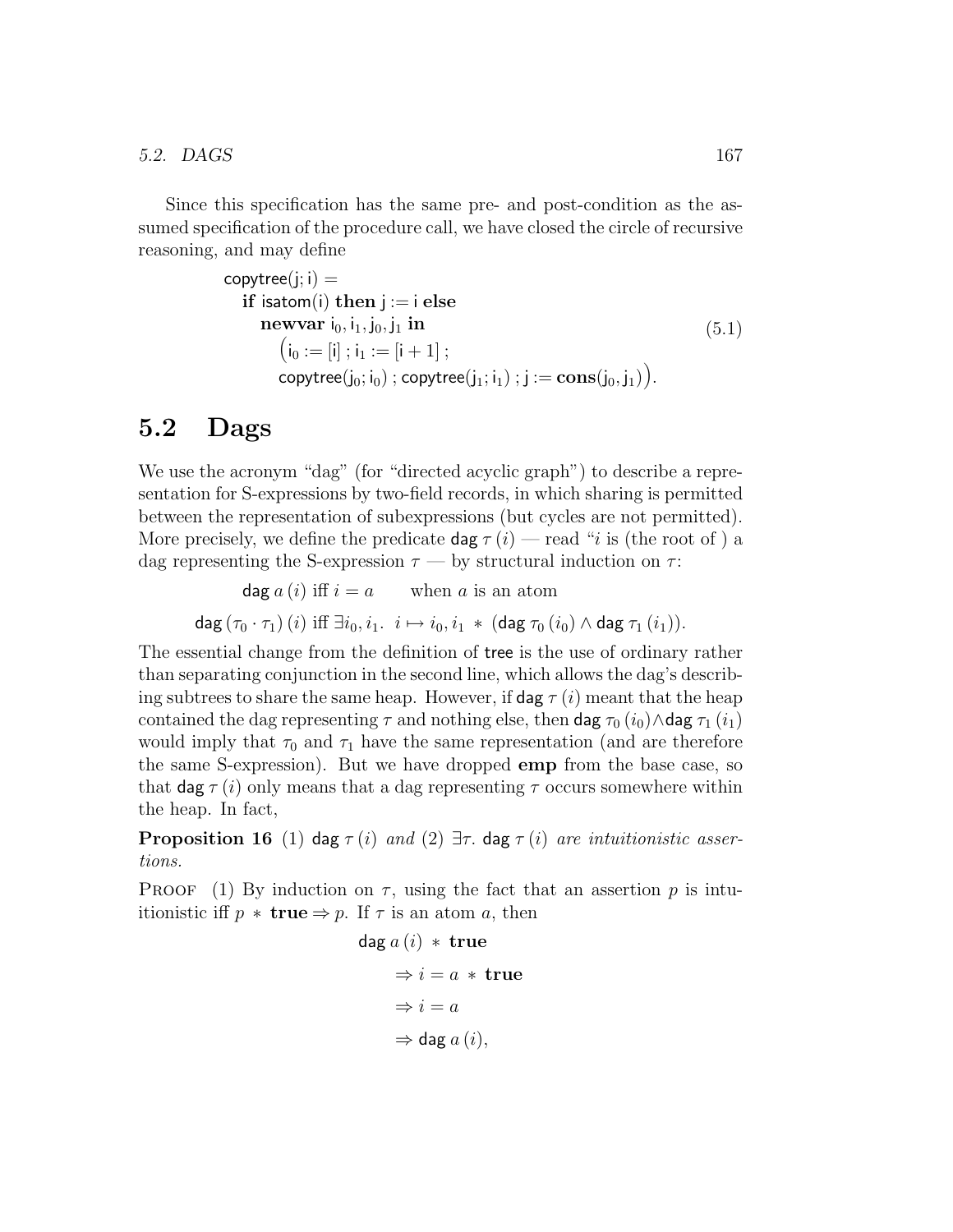since  $i = a$  is pure. Otherwise,  $\tau = (\tau_0 \cdot \tau_1)$ , and

$$
\begin{aligned}\n\deg \left(\tau_0 \cdot \tau_1\right)(i) &\ast \textbf{ true} \\
&\Rightarrow \exists i_0, i_1. \quad i \mapsto i_0, i_1 \ast (\deg \tau_0(i_0) \land \deg \tau_1(i_1)) \ast \textbf{ true} \\
&\Rightarrow \exists i_0, i_1. \quad i \mapsto i_0, i_1 \ast \\
&\quad \left((\deg \tau_0(i_0) \ast \textbf{ true}) \land (\deg \tau_1(i_1) \ast \textbf{ true})\right) \\
&\Rightarrow \exists i_0, i_1. \quad i \mapsto i_0, i_1 \ast (\deg \tau_0(i_0) \land \deg \tau_1(i_1)) \\
&\Rightarrow \deg \left(\tau_0 \cdot \tau_1\right)(i),\n\end{aligned}
$$

by the induction hypothesis for  $\tau_0$  and  $\tau_1$ .

(2) Again, using the fact that an assertion  $p$  is intuitionistic,

$$
(\exists \tau. \text{ dag } \tau (i)) * \text{ true}
$$
  
\n
$$
\Rightarrow \exists \tau. (\text{dag } \tau (i) * \text{ true})
$$
  
\n
$$
\Rightarrow \exists \tau. \text{ dag } \tau (i).
$$

end of proof

Moreover,

**Proposition 17** (1) For all i,  $\tau_0$ ,  $\tau_1$ ,  $h_0$ ,  $h_1$ , if  $h_0 \cup h_1$  is a function, and

$$
[i:i \mid \tau:\tau_0], h_0 \models \text{dag } \tau(i) \quad and \quad [i:i \mid \tau:\tau_1], h_1 \models \text{dag } \tau(i), \tag{5.2}
$$

then  $\tau_0 = \tau_1$  and

$$
[i:i \mid \tau: \tau_0], h_0 \cap h_1 \models \text{dag } \tau (i).
$$

(2) dag  $\tau$  i is a supported assertion. (3)  $\exists \tau$  dag  $\tau$  (i) is a supported assertion.

PROOF We first note that: (a) When a is an atom,  $[i:i | \tau : a], h \models \text{dag } \tau$  (i) iff  $i = a$ . (b)  $[i:i] \tau: (\tau_i \cdot \tau_r)$ ,  $h \models$  dag  $\tau$  (i) iff i is not an atom and there are  $i_l$ ,  $i_r$ , and  $h'$  such that

$$
h = [i : i_l | i + 1 : i_r] \cdot h'
$$
  
[i : i\_l | \tau : \tau\_l], h' \models dag \tau (i)  
[i : i\_r | \tau : \tau\_r], h' \models dag \tau (i).

(1) The proof is by structural induction on  $\tau_0$ . For the base case, suppose  $\tau_0$  is an atom a. Then by (a),  $i = a$ . Moreover, if  $\tau_1$  were not an atom, then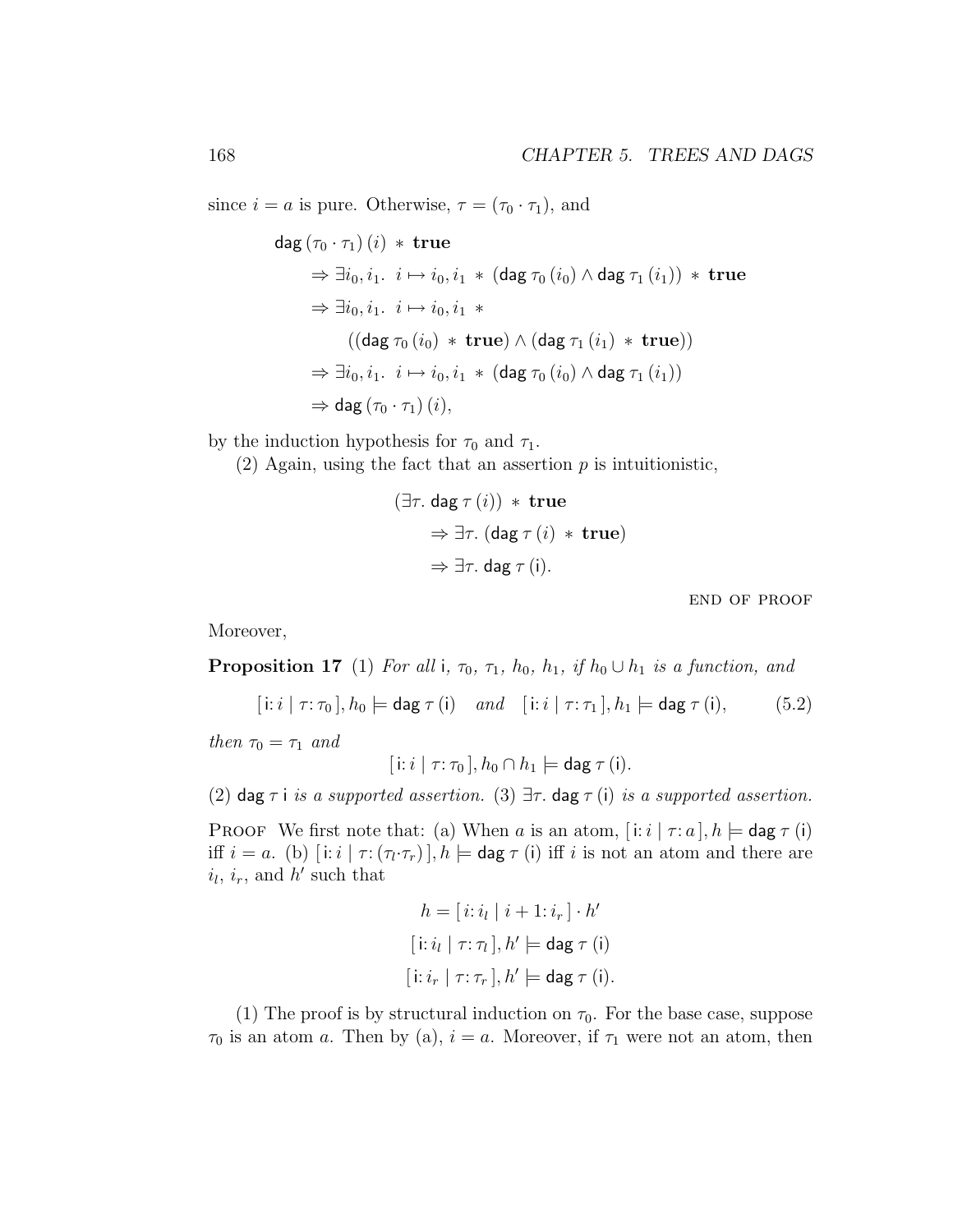#### 5.2. DAGS 169

by (b) we would have the contradiction that i is not an atom. Thus  $\tau_1$  must be atom a', and by (a),  $i = a'$ , so that  $\tau_0 = \tau_1 = i = a = a'$ . Then, also by (a),  $[i:i | \tau : \tau_0]$ ,  $h \models \text{dag }\tau(i)$  holds for any h.

For the induction step suppose  $\tau_0 = (\tau_{0l} \cdot \tau_{0r})$ . Then by (b), *i* is not an atom, and there are  $i_{0l}$ ,  $i_{0r}$ , and  $h'_0$  such that

$$
h_0 = [i : i_{0l} | i + 1 : i_{0r}] \cdot h'_0
$$
  
\n[i : i\_{0l} | \tau : \tau\_{0l}], h'\_0 \models \text{dag } \tau (i)  
\n[i : i\_{0r} | \tau : \tau\_{0r}], h'\_0 \models \text{dag } \tau (i).

Moreover, if  $\tau_1$  were an atom, then by (a) we would have the contradiction that *i* is an atom. Thus,  $\tau_1$  must have the form  $(\tau_{1l} \cdot \tau_{1r})$ , so that by (b) there are  $i_{1l}$ ,  $i_{1r}$ , and  $h'_1$  such that

$$
h_1 = [i: i_{1l} | i+1: i_{1r}] \cdot h'_1
$$
  
\n
$$
[i: i_{1l} | \tau: \tau_{1l}], h'_1 \models \text{dag } \tau \text{ (i)}
$$
  
\n
$$
[i: i_{1r} | \tau: \tau_{1r}], h'_1 \models \text{dag } \tau \text{ (i)}.
$$

Since  $h_0 \cup h_1$  is a function,  $h_0$  and  $h_1$  must map i and  $i + 1$  into the same values. Thus  $[i:i_{0l} | i+1:i_{0r}] = [i:i_{1l} | i+1:i_{1r}],$  so that  $i_{0l} = i_{1l}$  and  $i_{0r} = i_{1r}$ , and also,

$$
h_0 \cap h_1 = [i : i_{0l} \mid i+1 : i_{0r}] \cdot (h'_0 \cap h'_1).
$$

Then, since

$$
[\,i: i_{0l}\mid \tau:\tau_{0l}\,], h'_0 \models \mathsf{dag}\,\tau\,(i)\,\,\text{and}\,\,[\,i: i_{1l}\mid \tau:\tau_{1l}\,], h'_1 \models \mathsf{dag}\,\tau\,(i),
$$

the induction hypothesis for  $\tau_{0l}$  gives

$$
\tau_{0l} = \tau_{1l} \quad \text{and} \quad [\text{i}: i_{0l} \mid \tau : \tau_{0l}], h'_0 \cap h'_1 \models \text{dag } \tau \text{ (i)},
$$

and the induction hypothesis for  $\tau_{0r}$  gives

$$
\tau_{0r} = \tau_{1r} \quad \text{and} \quad [\text{i}: i_{0r} \mid \tau : \tau_{0r}], h'_0 \cap h'_1 \models \text{dag } \tau \text{ (i)}.
$$

Thus, (b) gives

$$
[\,i\colon i\mid \tau\colon (\tau_{0l}\cdot\tau_{0r})\,], h_0\cap h_1 \models \text{dag }\tau(i),
$$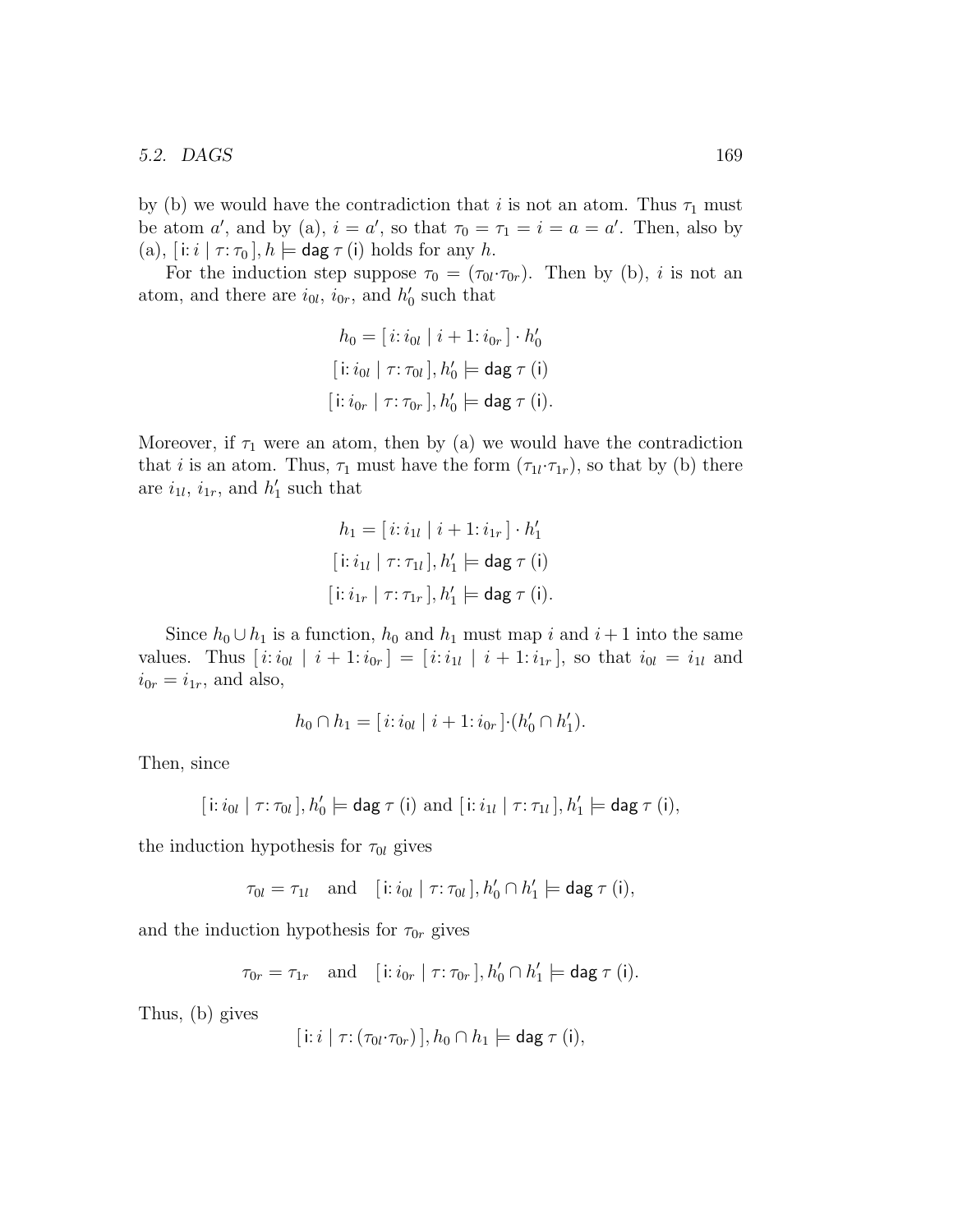which, with  $\tau_0 = (\tau_{0l} \cdot \tau_{0r}) = (\tau_{1l} \cdot \tau_{1r}) = \tau_1$ , establishes (1).

(2) Since  $\tau$  and i are the only free variables in dag  $\tau(i)$ , we can regard s and  $[i:i | \tau:\tau]$ , where  $i = s(i)$  and  $\tau = s(\tau)$ , as equivalent stores. Then (2) follows since  $h_0 \cap h_1$  is a subset of both  $h_0$  and  $h_1$ .

(3) Since i is the only free variable in  $\exists \tau$ . dag  $\tau$  (i), we can regard s and [i: i], where  $i = s(i)$ , as equivalent stores. Then we can use the semantic equation for the existential quantifier to show that there are S-expressions  $\tau_0$  and  $\tau_1$  such that (5.2) holds. Then (1) and the semantic equation for existentials shows that  $[i:i]$ ,  $h_0 \cap h_1 \models$  dag  $\tau(i)$ , and (3) follows since  $h_0 \cap h_1$ is a subset of both  $h_0$  and  $h_1$ . END OF PROOF

It follows that we can use the "precising" operation of Section 2.3.6,

 $Pr p \stackrel{\text{def}}{=} p \land \neg (p * \neg \textbf{emp}),$ 

to convert dag  $\tau$  (i) and  $\exists \tau$ . dag  $\tau$  (i) into the precise assertions

$$
\mathsf{dag}\; \tau(i) \land \neg(\mathsf{dag}\; \tau(i) * \neg\mathbf{emp})
$$

$$
(\exists \tau. \; \mathsf{dag}\; \tau(i)) \land \neg((\exists \tau. \; \mathsf{dag}\; \tau(i)) * \neg\mathbf{emp}),
$$

each of which asserts that the heap contains the dag at i and nothing else.

Now consider the procedure  $\text{copytree}(i; i)$ . It creates a new tree rooted at j, but it never modifies the structure at i, nor does it compare any pointers for equality (or any other relation). So we would expect it to be impervious to sharing in the structure being copied, and thus to satisfy

$$
\{\text{dag }\tau(i)\} \text{ copytree}(j;i) \{\tau\} \{\text{dag }\tau(i) * \text{tree }\tau(j)\}.
$$

In fact, this specification is satisfied, but if we try to mimic the proof in the previous section, we encounter a problem. If we take the above specification as the hypothesis about recursive calls of copytree, then we will be unable to prove the necessary property of the first recursive call:

$$
\{i \mapsto i_0, i_1 \ast (\text{dag } \tau_0(i_0) \wedge \text{dag } \tau_1(i_1))\}
$$
\n
$$
\text{copytree}(j_0; i_0) \{\tau_0\}
$$
\n
$$
\{i \mapsto i_0, i_1 \ast (\text{dag } \tau_0(i_0) \wedge \text{dag } \tau_1(i_1)) \ast \text{tree } \tau_0(j_0)\}.
$$

(Here, we ignore pure assertions in the pre- and postconditions that are irrelevant to this argument.) But the hypothesis is not strong enough to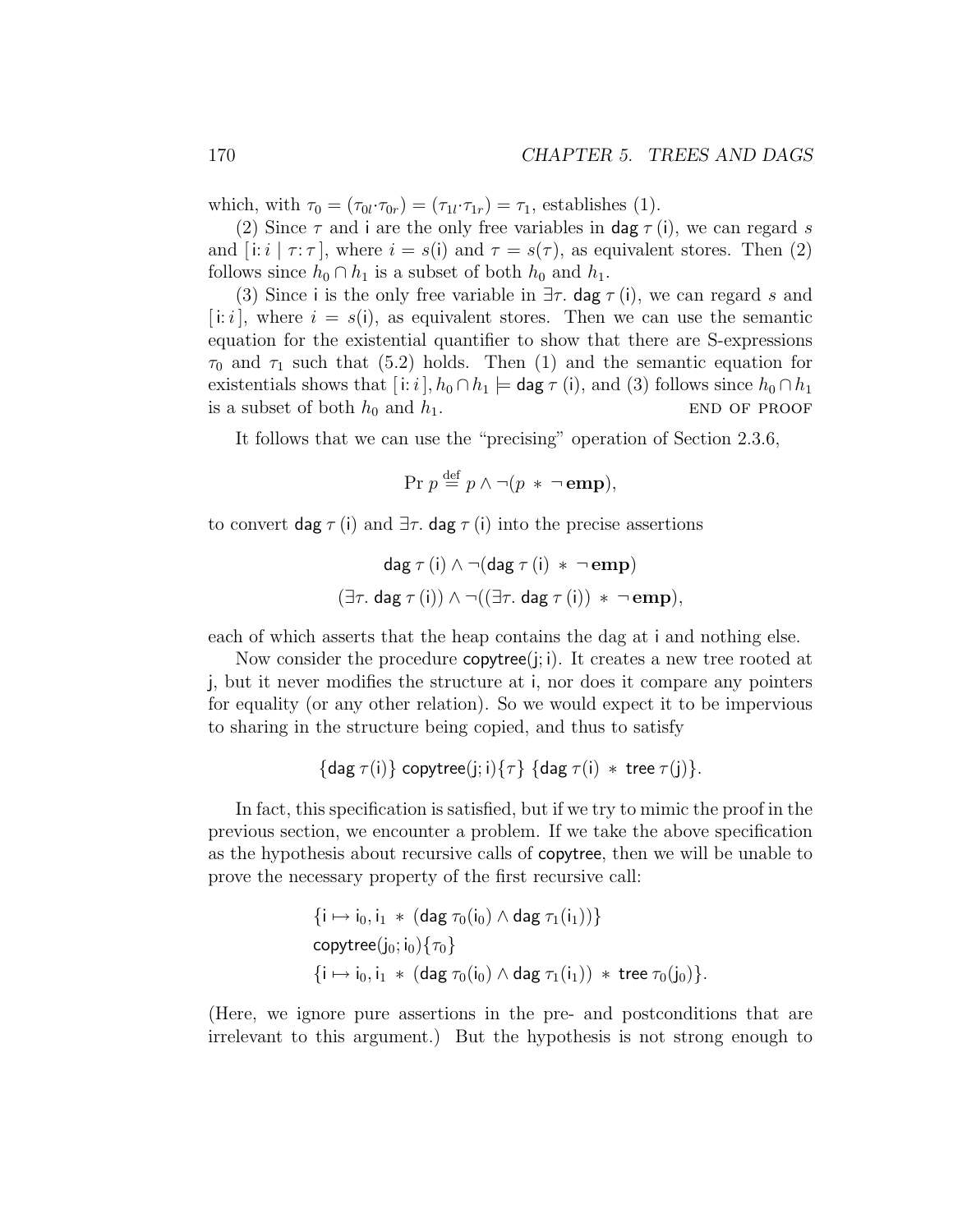#### 5.2. DAGS 171

imply this. For example, suppose  $\tau_0 = ((3 \cdot 4) \cdot (5 \cdot 6))$  and  $\tau_1 = (5 \cdot 6)$ . Then, even though it satisfies the hypothesis, the call copytree( $(i_0, \tau; j_0)$  might change the state from



where  $\textsf{dag} \tau_1(i_1)$  is false.

To circumvent this problem, we must strengthen the specification of copytree to specify that a call of the procedure does not change the heap that exists when it begins execution. There are (at least) three possible approaches:

1. Introduce ghost variables and parameters denoting heaps. Suppose  $h_0$ is such a variable, and the assertion  $\text{this}(h_0)$  is true just in the heap that is the value of  $h_0$ . Then we could specify

 ${\{\textbf{this}(h_0) \wedge \text{dag } \tau(i)\}\}$  copytree(j; i) ${\{\tau, h_0\}\}$   ${\{\textbf{this}(h_0) * \textbf{tree } \tau(j)\}\}.$ 

2. Introduce ghost variables and parameters denoting assertions (or semantically, denoting properties of heaps). Then we could use an assertion variable p to specify that every property of the initial heap is also a property of the final subheap excluding the newly created copy:

 $\{p \wedge \text{dag } \tau(i)\}\$ copytree $(i; i)$  $\{\tau, p\}$   $\{p * \text{tree } \tau(i)\}.$ 

3. Introduce fractional permissions [79], or some other form of assertion that part of the heap is read-only or *passive*. Then one could define an assertion **passdag**  $\tau(i)$  describing a read-only heap containing a dag, and use it to specify that the initial heap is at no time altered by copytree:

```
{passdag \tau(i)} copytree(j; i){\tau} {passdag \tau(i) * tree \tau(i)}.
```
(The stipulation "at no time" will become important when we consider concurrent computation.)

Here we will explore the second approach.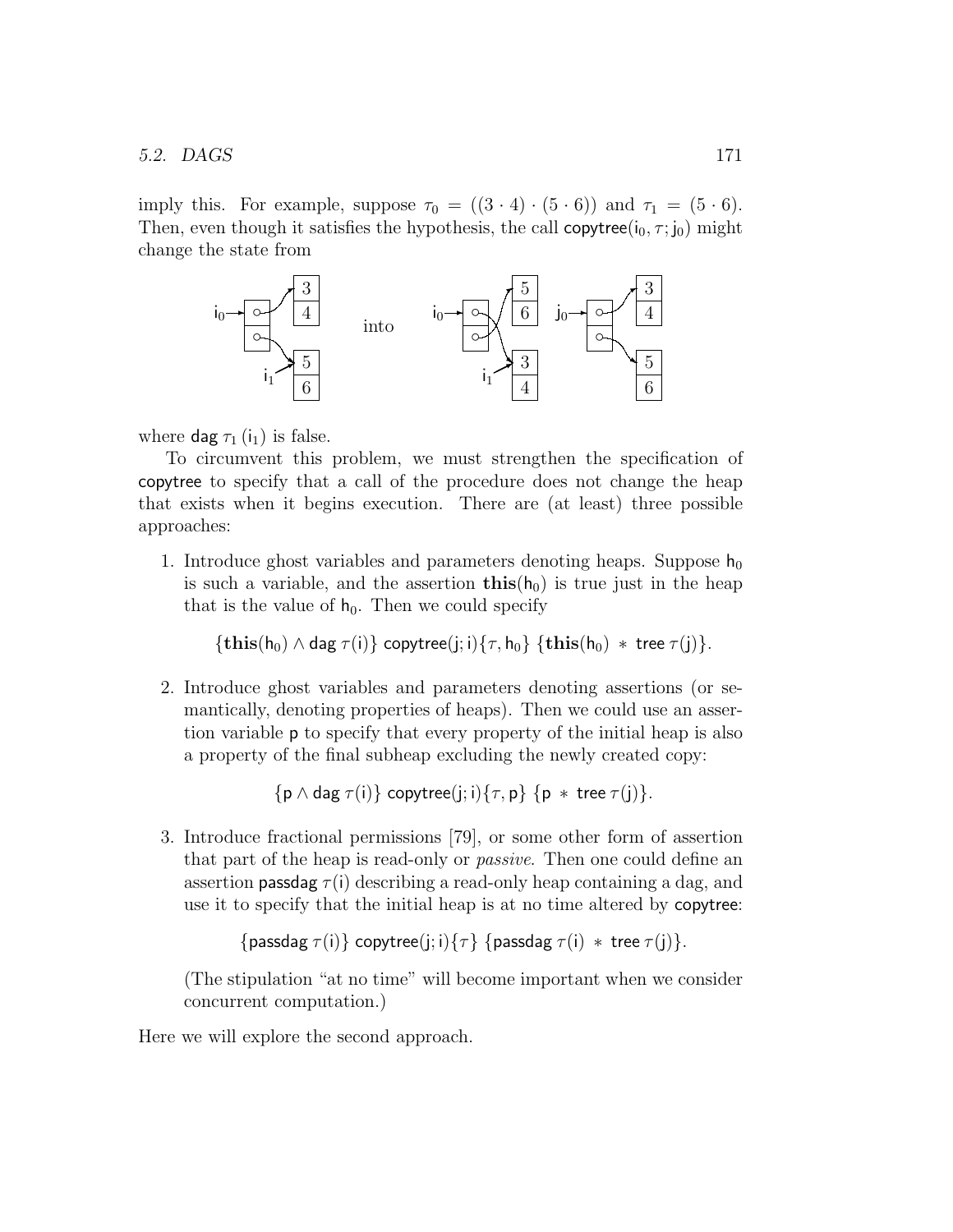## 5.3 Assertion Variables

To extend our language to encompass assertion variables, we introduce this new type of variable as an additional form of assertion. Then we extend the concept of state to include an assertion store mapping assertion variables into properties of heaps:

$$
A\text{Stores}_A = A \to (\text{Heaps} \to \mathbf{B})
$$
  
States<sub>AV</sub> = A\text{Stores}<sub>A</sub> × Stores<sub>V</sub> × Heaps,

where A denotes a finite set of *assertion variables*.

Since assertion variables are always ghost variables, assertion stores have no effect on the execution of commands, but they affect the meaning of assertions. Thus, when as is an assertion store, s is a store, h is a heap, and p is an assertion whose free assertion variables all belong to the domain of as and whose free variables all belong to the domain of s, we write

$$
as, s, h \models p
$$

(instead of  $s, h \models p$ ) to indicate that the state  $as, s, h$  satisfies p.

The formulas in Section 2.1 defining the relation of satisfaction are all generalized by changing the left side to  $as, s, h \models$  and leaving the rest of the formula unchanged. Then we add a formula for the case where an assertion variable a is used as an assertion:

$$
as, s, h \models a \text{ iff } as(a)(h).
$$

This generalization leads to a generalization of the substitution law, in which substitutions map assertion variables into assertions, as well as ordinary variables into expressions. We write  $AV(p)$  for the assertion variables occurring free in p. (Since, we have not introduced any binders of assertion variables, all of their occurrences are free.)

Proposition 18 (Generalized Partial Substitution Law for Assertions) Suppose p is an assertion, and let  $\delta$  abbreviate the substitution

$$
a_1 \to p_1, \ldots, a_m \to p_m, v_1 \to e_1, \ldots, v_n \to e_n,
$$

Then let s be a store such that

$$
(\text{FV}(p) - \{v_1, \ldots, v_n\}) \cup \text{FV}(p_1, \ldots, p_m, e_1, \ldots, e_n) \subseteq \text{dom } s,
$$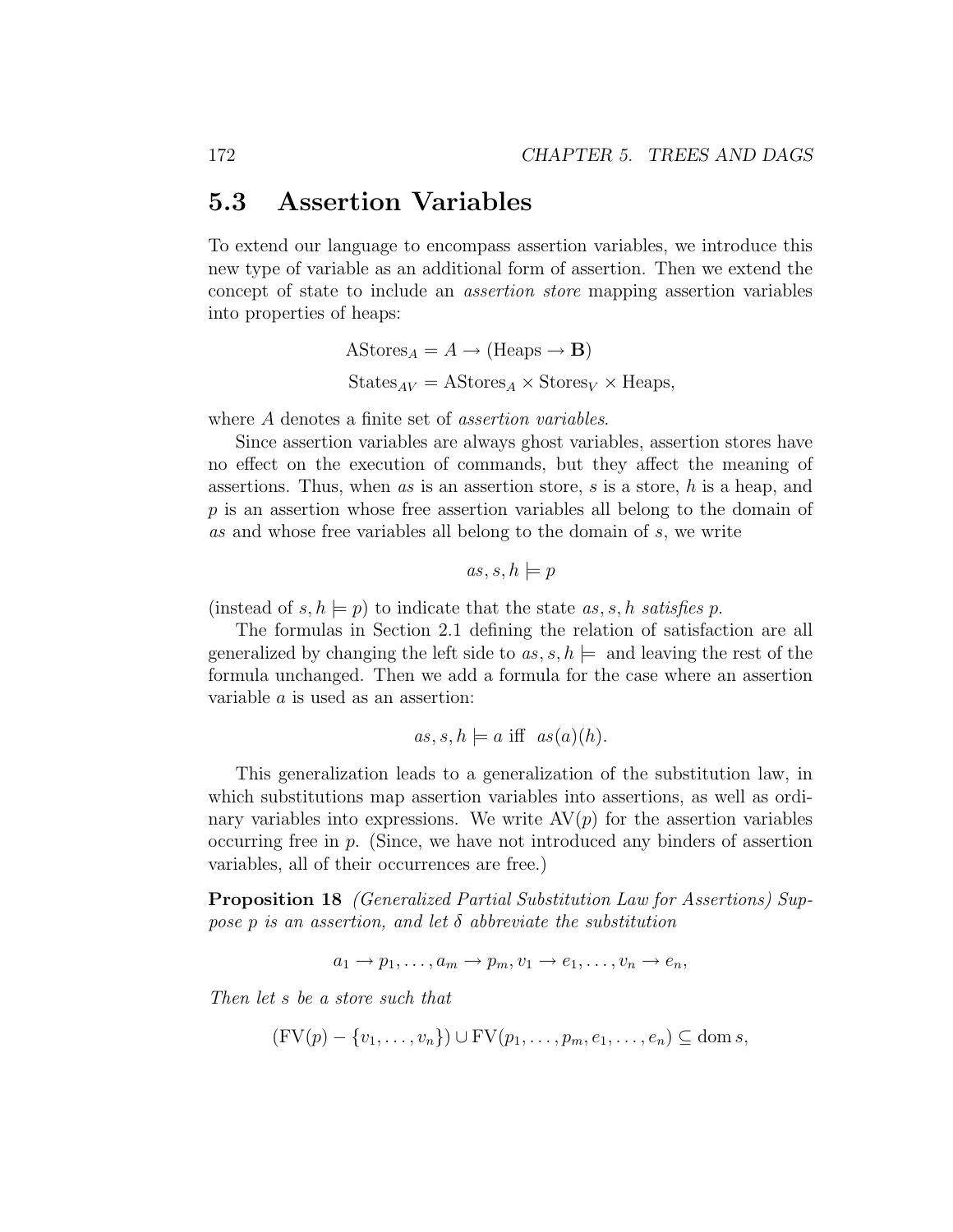and let as be an assertion store such that

$$
(\mathrm{AV}(p) - \{a_1, \ldots, a_m\}) \cup \mathrm{AV}(p_1, \ldots, p_m) \subseteq \mathrm{dom}\, as,
$$

and let

$$
\widehat{s} = [s \mid v_1: [\![e_1]\!]_{\text{exp}} s \mid \dots \mid v_n: [\![e_n]\!]_{\text{exp}} s]
$$
  

$$
\widehat{as} = [as \mid a_1: \lambda h. (as, s, h \models p_1) \mid \dots \mid a_m: \lambda h. (as, s, h \models p_m)]
$$

Then

$$
as, s, h \models (p/\delta) \text{ iff } \widehat{as}, \widehat{s}, h \models p.
$$

The definition of Hoare triples remains unchanged, except that one uses and quantifies over — the new enriched notion of states. Command execution neither depends upon nor alters the new assertion-store component of these states.

The inference rules for substitution (in both the setting of explicit proofs and of annotated specifications) must also be extended:

• Substitution (SUB)

$$
\frac{\{p\} c \{q\}}{\{p/\delta\} (c/\delta) \{q/\delta\}},
$$

where  $\delta$  is the substitution

$$
\delta = a_1 \to p_1, \dots, a_m \to p_m, v_1 \to e_1, \dots, v_n \to e_n;
$$

 $a_1, \ldots, a_m$  are the assertion variables occurring in p or q;  $v_1, \ldots, v_n$  are the variables occurring free in  $p$ ,  $c$ , or  $q$ ; and, if  $v<sub>i</sub>$  is modified by  $c$ , then  $e_i$  is a variable that does not occur free in any other  $e_j$  or in any  $p_j$ .

• Substitution (SUBan)

$$
\frac{\mathcal{A} \gg \{p\} \ c \{q\}}{\{\mathcal{A}\}/\delta \gg \{p/\delta\} \ (c/\delta) \ \{q/\delta\}},
$$

where  $\delta$  is the substitution

$$
\delta = a_1 \to p_1, \ldots, a_m \to p_m, v_1 \to e_1, \ldots, v_n \to e_n;
$$

 $a_1, \ldots, a_m$  are the assertion variables occurring in p or q;  $v_1, \ldots, v_n$  are the variables occurring free in  $p$ ,  $c$ , or  $q$ ; and, if  $v<sub>i</sub>$  is modified by  $c$ , then  $e_i$  is a variable that does not occur free in any other  $e_j$  or in any  $p_j$ .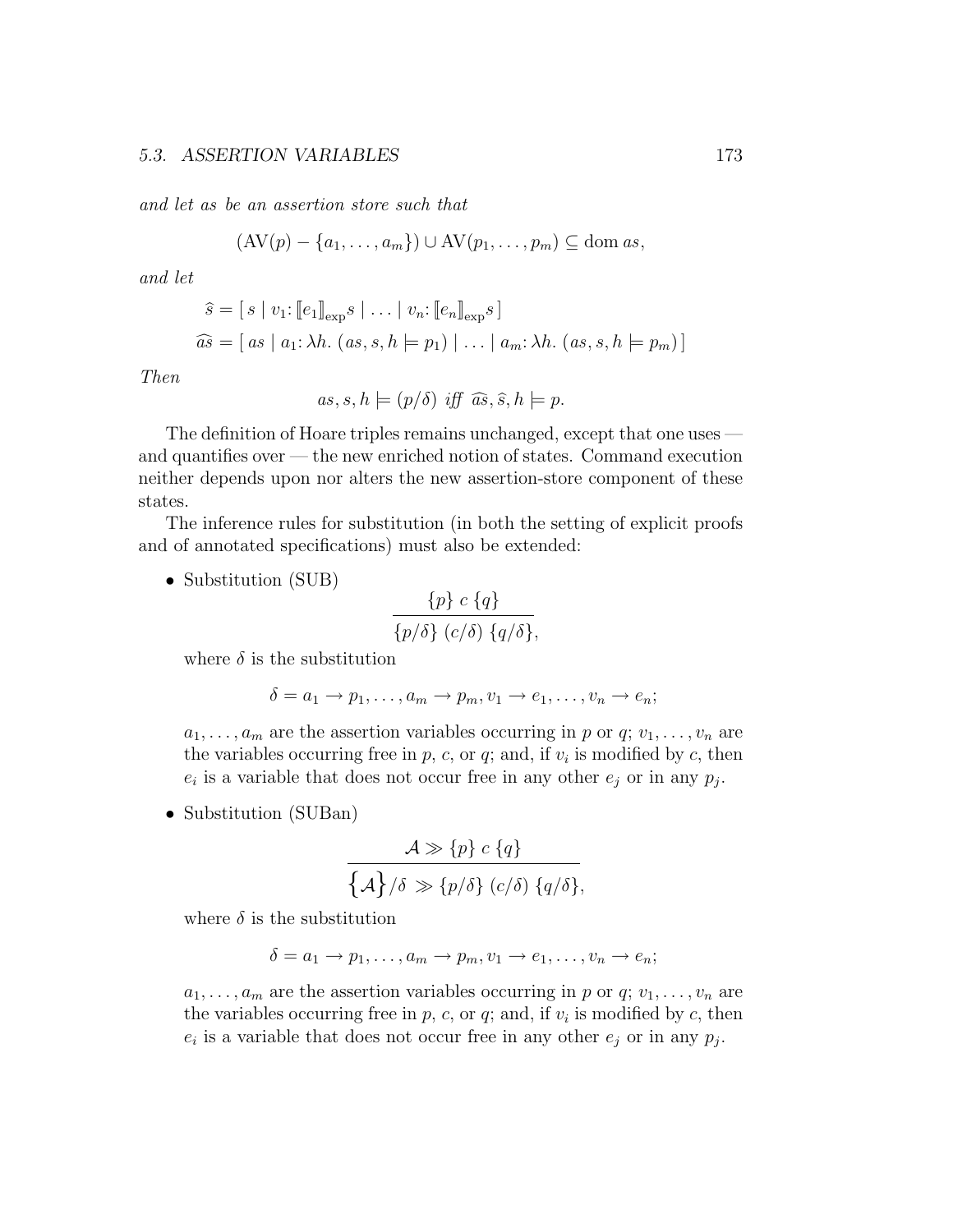In {a}  $x := y$  {a}, for example, we can substitute  $a \rightarrow (y = z), x \rightarrow x, y \rightarrow y$ to obtain

$$
\{y = z\} \times := y \{y = z\},
$$

but we cannot substitute  $a \rightarrow (x = z), x \rightarrow x, y \rightarrow y$  to obtain

$$
\{x = z\} \ x := y \ \{x = z\}.
$$

We must also extend the rules for annotated specifications of procedure calls and definitions to permit assertion variables to be used as ghost parameters. The details are left to the reader.

# 5.4 Copying Dags to Trees

Now we can prove that the procedure copytree defined by (5.1) satisfies

$$
\{p \land \text{dag } \tau(i)\} \text{ copytree}(j; i) \{\tau, p\} \{p * tree \tau(j)\}.
$$

In this specification, we can substitute  $\text{dag } \tau(i)$  for p to obtain the weaker specification

$$
\{\mathsf{dag}\ \tau(i)\}\ \mathsf{copytree}(j;i)\{\tau,\mathsf{dag}\ \tau(i)\}\ \{\mathsf{dag}\ \tau(i)\ * \ \mathsf{tree}\ \tau(j)\},
$$

but, as we have seen, the latter specification is too weak to serve as a recursion hypothesis.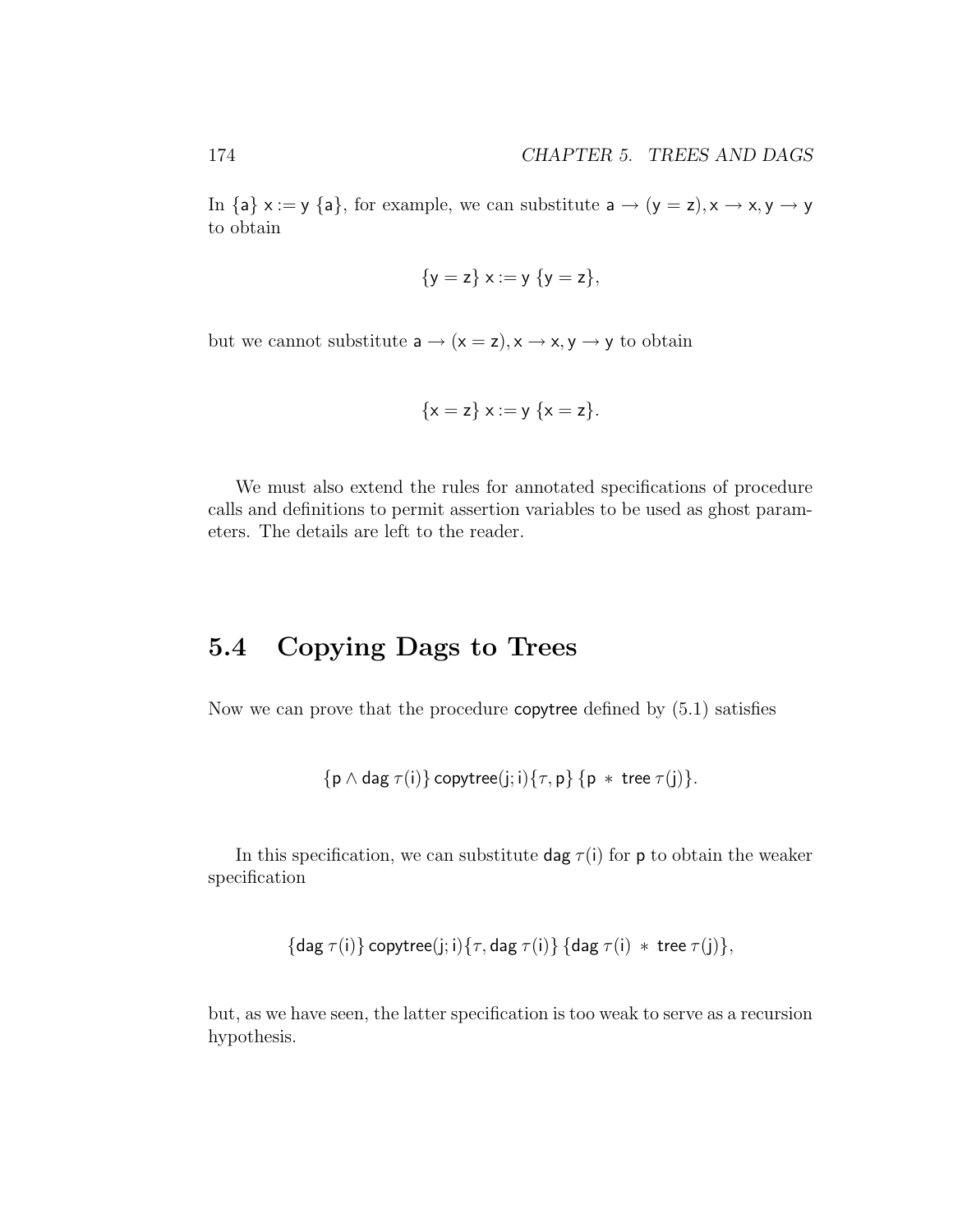Our proof is again an annotated instance of the first premiss of (SRPROC):

```
\{p \wedge \text{dag } \tau(i)\}\copytree(i; i)\{\tau, p\}\{p * \text{tree } \tau(j)\}\vdash\{p \wedge dag \tau(i)\}\if isatom(i) then
           \{p \wedge isatom(\tau) \wedge \tau = i\}{p * (isatom(<math>\tau</math>) <math>\land \tau = i \land emp)</math>}j := i{p * (isatom(<math>\tau</math>) <math>\land \tau = j \land emp)</math>}else
           \{\exists \tau_0, \tau_1, \tau = (\tau_0 \cdot \tau_1) \wedge \mathsf{p} \wedge \mathsf{dag}(\tau_0 \cdot \tau_1)(i)\}newvar i_0, i_1, i_0, i_1 in
                  (i_0 := [i]; i_1 := [i+1];
                  \{p \wedge (i \mapsto i_0, i_1 \ast (diag \tau_0 (i_0) \wedge dag \tau_1 (i_1)))\}\{p \wedge (true * (dag <math>\tau_0</math> (i<sub>0</sub>) \wedge dag <math>\tau_1</math> (i<sub>1</sub>))))\}{p \wedge ((true * dag \tau_0(i_0)) \wedge (true * dag \tau_1(i_1)))}
                  \{p \wedge dag \tau_1(i_1) \wedge dag \tau_0(i_0)\} (*)
                  copytree(j_0; i_0){\tau_0, p \wedge dag \tau_1 (i_1)}
                  \{(\mathsf{p} \land \mathsf{dag} \; \tau_1(i_1)) \; * \; \mathsf{tree} \; \tau_0(j_0)\}\;\{p \wedge dag \tau_1(i_1)\}\\mathsf{copytree}(j_1;i_1)\{\tau_1,\mathsf{p}\}\{p * tree \tau_1(j_1)\}\\mathcal{L}\downarrow\int* tree \tau_{0}\left(\mathsf{j}_{0}\right)\{p * tree \tau_0(j_0) * tree \tau_1(j_1)\}\j := \text{cons}(j_0, j_1){p * j \mapsto j_0, j_1 * tree \tau_0 (j_0) * tree \tau_1 (j_1)}\mathcal{L}

                                                                                                                              ∗
                                                                                                                                 \sqrt{ }\left\lfloor \right\rfloor\tau = (\tau_0 \cdot \tau_1)∧
                                                                                                                                             emp
                                                                                                                                                               \setminus\Big\}\mathcal{L}

                                                                                                                                                                       \exists \tau_0, \tau_1\{\exists \tau_0, \tau_1. \; (\tau = (\tau_0 \cdot \tau_1) \wedge \mathsf{p}) \; * \; \text{tree} \, (\tau_0 \cdot \tau_1) \, (\text{i})\}\)\{p * tree \tau(j)\}.
```
(Here, the assertion marked  $(*)$ ) is obtained from the preceding assertion by using true  $*$  dag  $\tau(i) \Rightarrow$  dag  $\tau(i)$ , which holds since dag  $\tau(i)$  is intuitionistic.)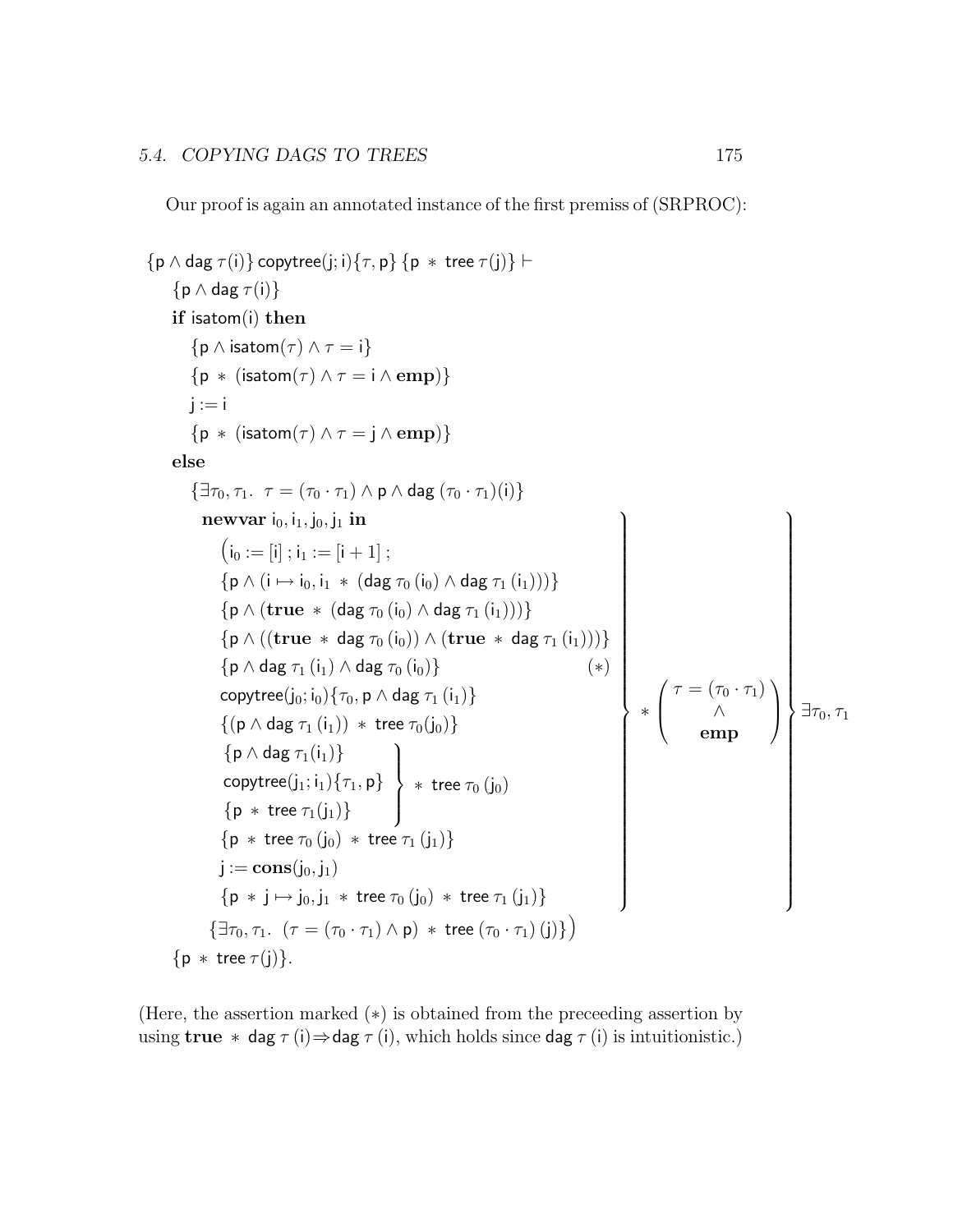## 5.5 Substitution in S-expressions

To investigate further programs dealing with trees and dags, we consider the substitution of S-expressions for atoms in S-expressions. We write  $\tau/a \rightarrow \tau'$ for the result of substituting  $\tau'$  for the atom a in  $\tau$ , which is defined by structural induction on  $\tau$ :

$$
a/a \to \tau' = \tau'
$$
  
\n
$$
b/a \to \tau' = b \qquad \text{when } b \in \text{Atoms} - \{a\}
$$
  
\n
$$
(\tau_0 \cdot \tau_1)/a \to \tau' = ((\tau_0/a \to \tau') \cdot (\tau_1/a \to \tau')).
$$

Although we are using the same notation, this operation is different from the substitution for variables in expressions, assertions, or commands. In particular, there is no binding or renaming.

## 5.5.1 Substitution with Copying

We will define a procedure that, given a tree representing  $\tau$  and a dag representing  $\tau'$ , produces a tree representing  $\tau/a \rightarrow \tau'$ , i.e.,

$$
\{ \text{tree } \tau \text{ (i)} * \text{ dag } \tau' \text{ (j)} \}
$$
\n
$$
\text{subst}(i; a, j) \{ \tau, \tau' \}
$$
\n
$$
\{ \text{tree } (\tau/a \to \tau') \text{ (i)} * \text{ dag } \tau' \text{ (j)} \}. \tag{5.3}
$$

The procedure copytree will be used to copy the dag at j each time the atom a is encountered in the tree at i.

The following is an annotated specification of the procedure body, in which D abbreviates the assertion dag  $\tau'$  (j):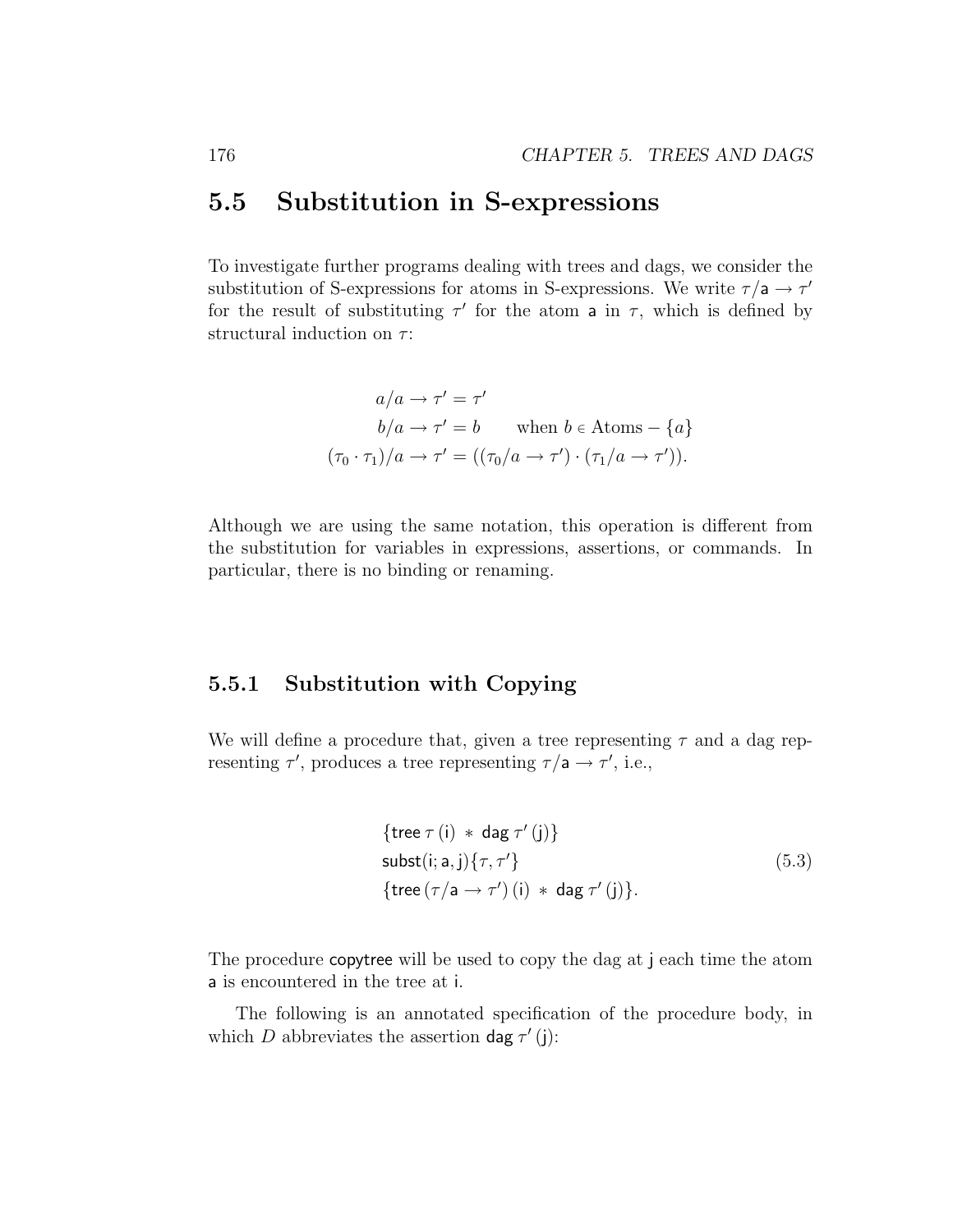```
{tree \tau(i) * D} subst(i; a, j){\tau, \tau'} {tree (\tau/a \rightarrow \tau') (i) * D} \vdash{tree \tau (i) * D}
      if isatom(i) then
            \{(\textsf{isatom}(\tau) \land \tau = \textsf{i} \land \textbf{emp}) \, * \, D\}if i = a then
                 \{(\textsf{isatom}(\tau) \land \tau = \mathsf{a} \land \mathsf{emp}) \, * \, D\}\{((\tau/a \rightarrow \tau') = \tau' \wedge \text{emp}) * D\}\{D\}copytree(i;j)\{\tau'\}\{D * \text{tree } \tau'(\mathfrak{i})\}\mathcal{L}\overline{\mathcal{L}}\int* ((\tau/a \rightarrow \tau') = \tau' \wedge emp){tree (\tau/a \rightarrow \tau') (i) * D}
           else
                 \{(\textsf{isatom}(\tau) \land \tau \neq \mathsf{a} \land \tau = \mathsf{i} \land \mathsf{emp}) \, * \, D\}\{((\tau/a \rightarrow \tau') = \tau \land \text{isatom}(\tau) \land \tau = \text{i} \land \text{emp}) * D\}skip
                 {tree (\tau/a \rightarrow \tau') (i) * D}
      else
            \{\exists \tau_0, \tau_1, i_0, i_1 \ldots \tau = (\tau_0 \cdot \tau_1) \wedge (i \mapsto i_0, i_1 \ast \text{tree } \tau_0 (i_0) \ast \text{tree } \tau_1 (i_1) \ast D)\}\newvar i_0, i_1 in (i_0 := [i]; i_1 := [i + 1];
                   {tree \tau_0 (i<sub>0</sub>) * tree \tau_1 (i<sub>1</sub>) * D)}
                    {tree \tau_0 (i<sub>0</sub>) * D}
                    \mathsf{subst}(\mathsf{i}_0; \mathsf{a}, \mathsf{j})\{\tau_0, \tau'\} ;
                    {tree (\tau_0/a \rightarrow \tau') (i<sub>0</sub>) * D}
                                                                                  \mathcal{L}\overline{\mathcal{L}}\int* tree \tau_1\left(\mathsf{i}_1\right){tree \tau_1(i_1) * D}
                    \mathsf{subst}(\mathsf{i}_1; \mathsf{a}, \mathsf{j})\{\tau_1, \tau'\} ;
                    {tree (\tau_1/a \rightarrow \tau') (i_1) * D}
                                                                                  \mathcal{L}\overline{\mathcal{L}}\int* tree (\tau_0/a \rightarrow \tau') (i_0){tree (\tau_0/a \rightarrow \tau') (i<sub>0</sub>) * tree (\tau_1/a \rightarrow \tau') (i<sub>1</sub>) * D}
                                                                                                                                         \mathcal{L}\begin{array}{c} \hline \end{array}\begin{array}{c} \hline \end{array}∗
                                                                                                                                                   \sqrt{ }\overline{ }\tau = (\tau_0 \cdot \tau_1)∧
                                                                                                                                                            i \mapsto -,-\setminus\Big\}[i] := i_0; [i + 1] := i_1{\tau = (\tau_0 \cdot \tau_1) \wedge (\mathbf{i} \mapsto \mathbf{i}_0, \mathbf{i}_1 \cdot \mathbf{r})}tree (\tau_0/a \rightarrow \tau') (i_0) * tree (\tau_1/a \rightarrow \tau') (i_1) * D)}
                                                                                                                                                                                        \mathcal{L}

                                                                                                                                                                                             \exists \tau_0, \tau_1\{\exists \tau_0, \tau_1. \ \tau = (\tau_0 \cdot \tau_1) \wedge (\text{tree }((\tau_0/\mathsf{a} \rightarrow \tau') \cdot (\tau_1/\mathsf{a} \rightarrow \tau'))(\mathsf{i}) \ * \ D)\}\big){tree (\tau/a \rightarrow \tau') (i) * D}.
```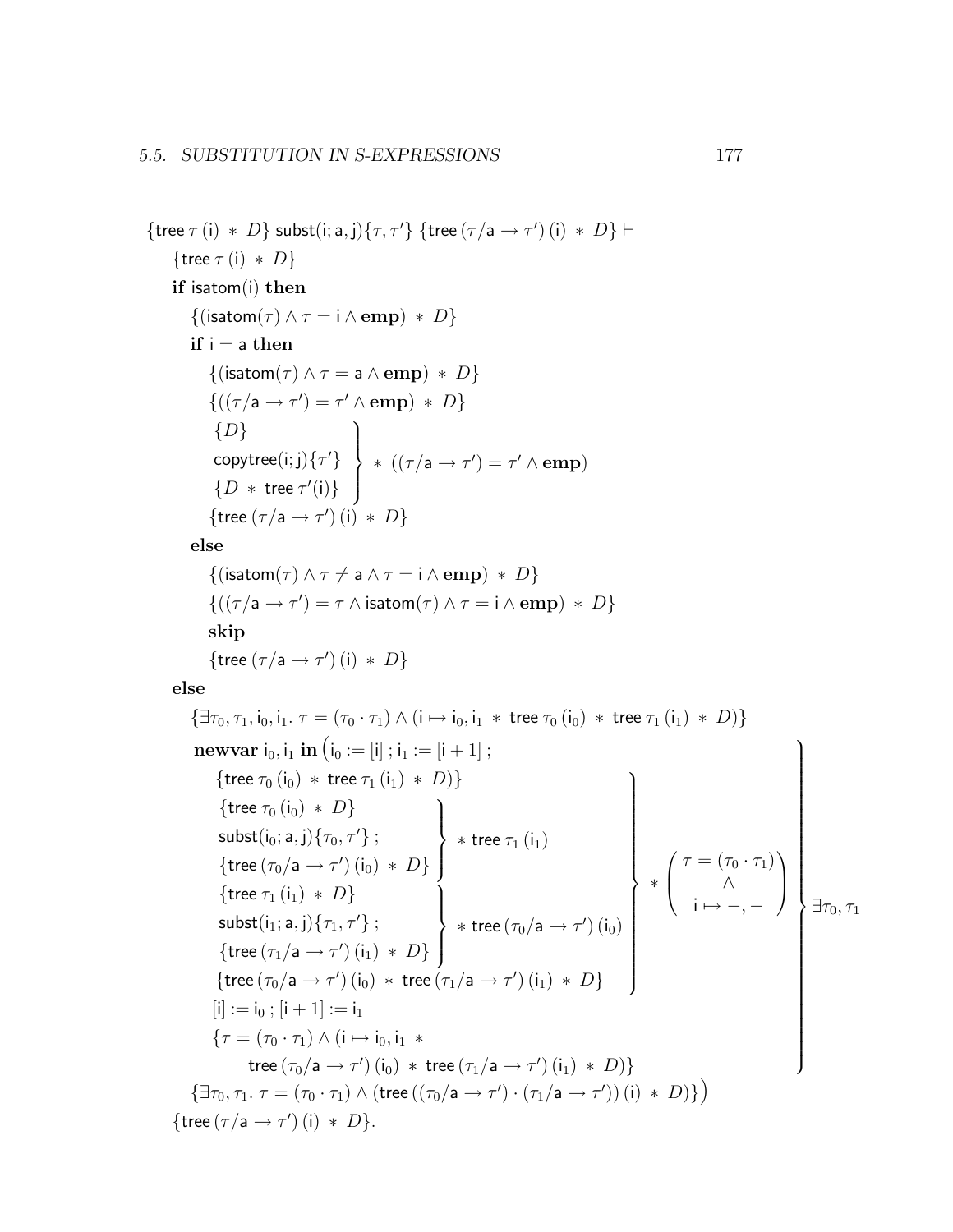Since the pre- and postcondition in this annotated specification match those in the assumption about procedure calls, we have shown that the assumption is satisfied by the procedure

```
subst(i; a, j) =if isatom(i) then if i = a then copytree(i; j) else skip
   else newvar i_0, i_1 in (i_0 := [i]; i_1 := [i + 1];
      \textsf{subst}(i_0; a, j); \textsf{subst}(i_1; a, j); [i] := i_0; [i + 1] := i_1).
```
In fact, this procedure satisfies a stronger specification than 5.3. One can use an assertion variable to specify that the dag representing the tree  $\tau'$  is not changed by executing subst:

$$
\{ \text{tree } \tau(i) * (p \land \text{dag } \tau'(j)) \}
$$
\n
$$
\text{subst}(i; a, j) \{ \tau, \tau', p \}
$$
\n
$$
\{ \text{tree } (\tau/a \rightarrow \tau')(i) * (p \land \text{dag } \tau'(j)) \}.
$$

The proof is obtained from the annotated specification given above by taking D to be  $p \wedge$  dag  $\tau'$  (j) and adding p as a ghost parameter to the calls of subst.

## 5.5.2 Substitution without Copying

An interesting variation on substitution into S-expressions occurs when the the representation of the S-expression  $\tau'$  being substituted is not copied, but the corresponding atom is replaced by pointers to the representation of  $\tau'$ . In this case, the representation of the expression  $\tau$  undergoing substitution changes from a tree to a dag.

The procedure itself is a minor variation on that in the preceeding section:

```
subst2(i; a, j) =if isatom(i) then if i = a then i := j else skip
  else newvar i_0, i_1 in (i_0 := [i]; i_1 := [i + 1];
     subst2(i_0; a, j); subst2(i_1; a, j); [i] := i_0; [i + 1] := i_1),
```
but finding the best specification of this procedure is subtle. A naive specification would be

$$
\{ \text{tree } \tau(i) * \text{ dag } \tau'(j) \}
$$
  
 
$$
\text{subst2}(i; a, j) \{ \tau, \tau' \}
$$
  
 
$$
\{ \text{dag } (\tau/a \rightarrow \tau')(i) \land \{ \text{dag } \tau'(j) \}.
$$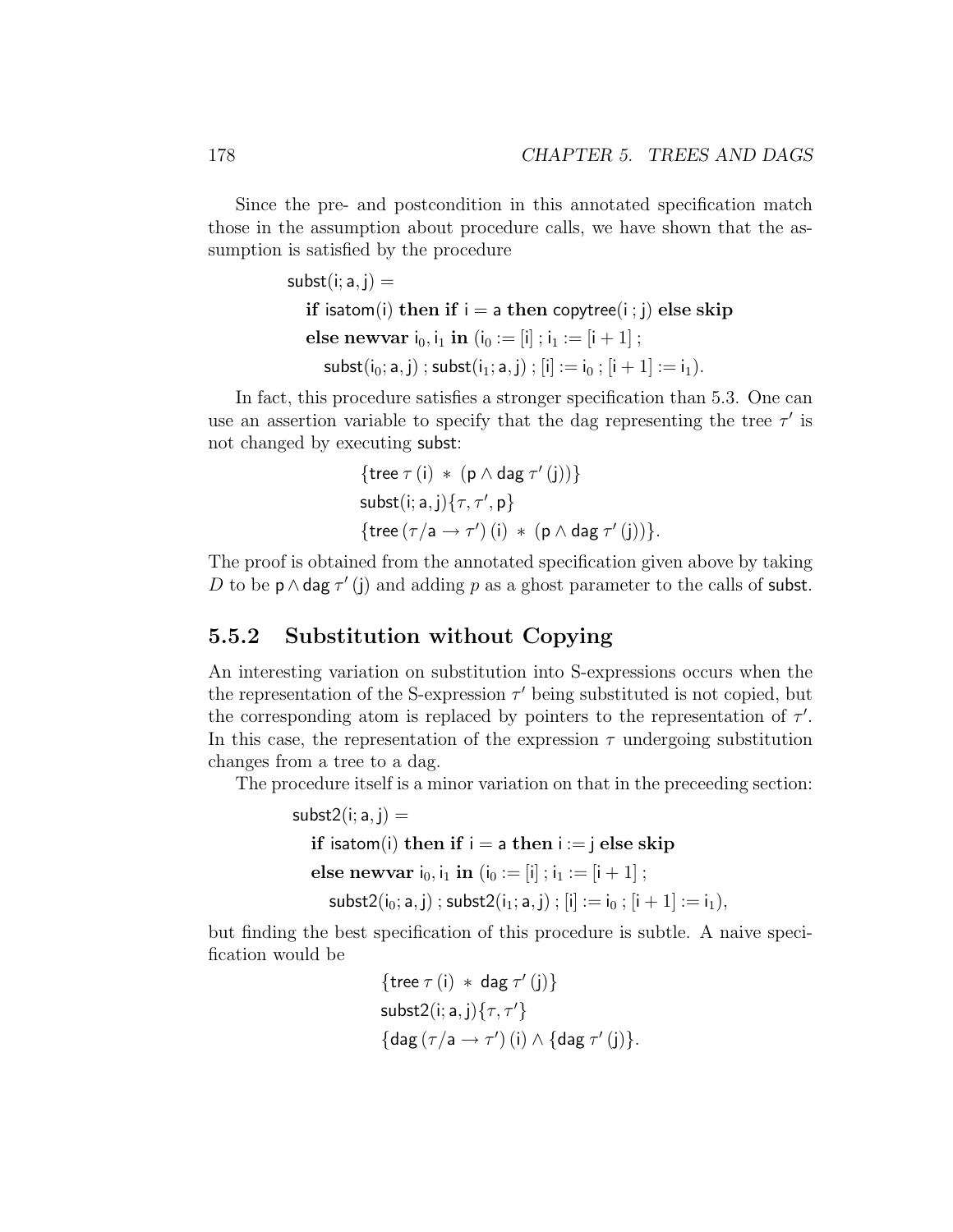A stronger specification, however, separates the dag at j, representing  $\tau'$ , from the rest of the heap, which would represent  $\tau/a \rightarrow \tau'$  if one added any dag at j representing  $\tau'$ :

$$
\{ \text{tree } \tau(i) * \text{ dag } \tau'(j) \}
$$
  
 
$$
\text{subst2}(i; a, j) \{ \tau, \tau' \}
$$
  

$$
\{ (\text{dag } \tau'(j) \to \text{dag } (\tau/a \to \tau')(i)) * \text{ dag } \tau'(j) \}.
$$

But this representation is not local, since the part of the heap representing  $\tau'$  is not touched by the procedure, and is not part of its footprint. A local specification would be

$$
\{ \text{tree } \tau(i) \}
$$
  
subst2(i; a, j) { $\tau$ ,  $\tau'$ }  

$$
\{ \text{dag } \tau'(j) \to \text{dag } (\tau/a \to \tau')(i) \}.
$$
 (5.4)

From this specification, one can regain the naive one by using the frame rule, the axiom schema

$$
(q \twoheadrightarrow p) * q \Rightarrow p \wedge (q * \text{true})
$$

(which is a straightforward consequence of the schema (2.5)), and the fact that  $i * \textbf{true} \Rightarrow i \text{ when } i \text{ is intuitionistic:}$ 

$$
\left\{\text{tree } \tau(i) * \text{ dag } \tau'(j)\right\}
$$
\n
$$
\left\{\text{tree } \tau(i)\right\}
$$
\n
$$
\left\{\text{use } \tau'(i)\right\}
$$
\n
$$
\left\{\text{diag } \tau'(j) \to \text{dag } (\tau/a \to \tau')(i)\right\} \quad \left\{\text{diag } \tau'(j)\right\}
$$
\n
$$
\left\{\text{diag } \tau'(j) \to \text{dag } (\tau/a \to \tau')(i)) * \text{dag } \tau'(j)\right\}
$$
\n
$$
\left\{\text{dag } (\tau/a \to \tau')(i) \land (\text{dag } \tau'(j) * \text{ true})\right\}
$$
\n
$$
\left\{\text{dag } (\tau/a \to \tau')(i) \land \text{dag } \tau'(j)\right\}
$$

Before proceeding further, we must derive several inference rules. For brevity, we elide applications of the associative and commutative laws for separating conjunction.

To derive: 
$$
\mathbf{emp} \Rightarrow (p \rightarrow p)
$$
 (5.5)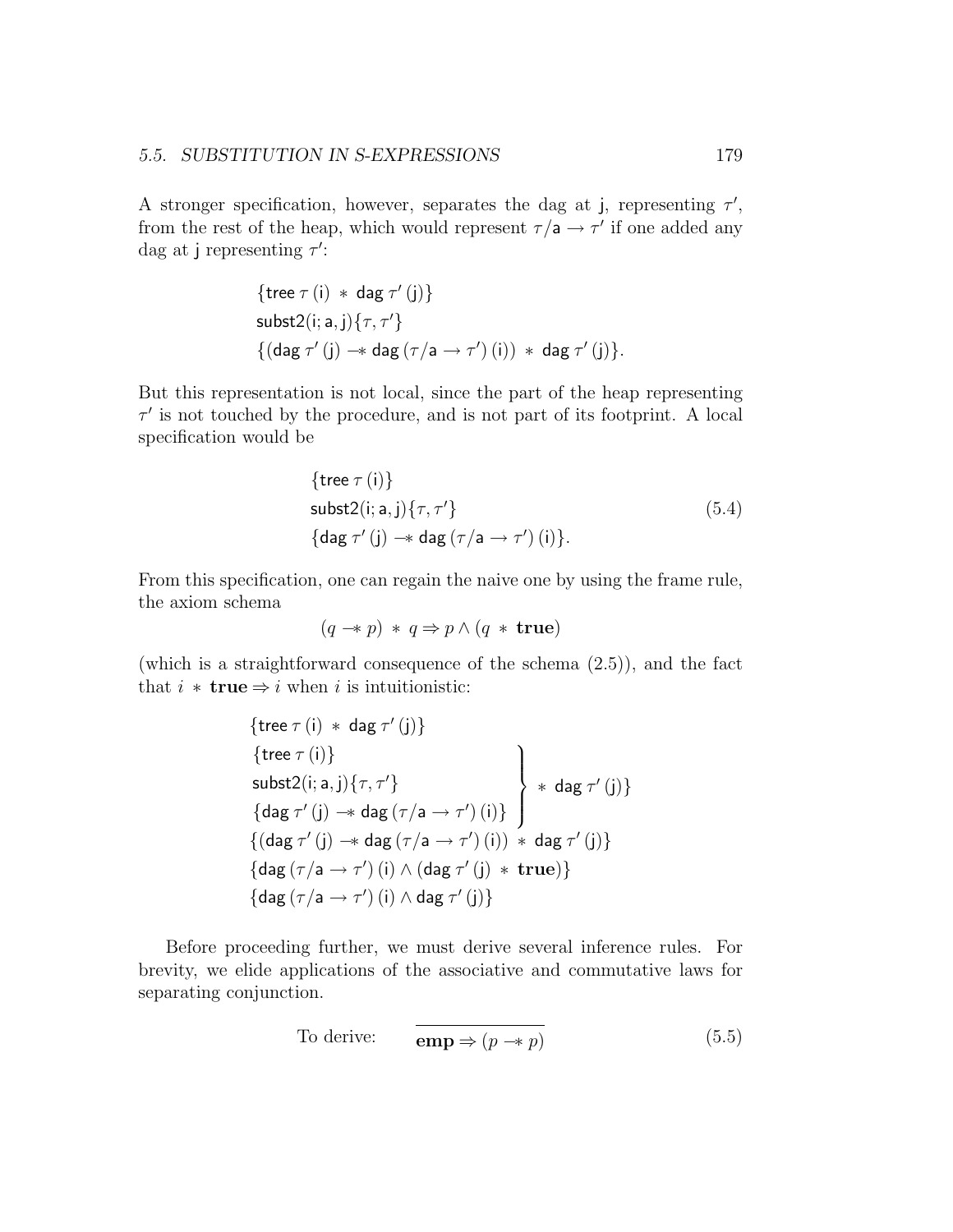- 1.  $(\mathbf{emp} * p) \Rightarrow p$   $(p * \mathbf{emp} \Rightarrow p)$
- 2. **emp**  $\Rightarrow$   $(p \rightarrow p)$  (currying, 1)

To derive:  
\n
$$
\frac{p \Rightarrow q \qquad p \Rightarrow r}{p \Rightarrow (q \land r)}
$$
\n(5.6)  
\n1.  $p \Rightarrow q$  (assumption)  
\n2.  $p \Rightarrow r$  (assumption)  
\n3.  $q \Rightarrow (r \Rightarrow (q \land r))$   $(p \Rightarrow (q \Rightarrow (p \land q)))$   
\n4.  $p \Rightarrow (r \Rightarrow (q \land r))$  (trans impl, 1, 3)  
\n5.  $(p \Rightarrow (r \Rightarrow (q \land r))) \Rightarrow ((p \Rightarrow r) \Rightarrow (p \Rightarrow (q \land r)))$   
\n $((p \Rightarrow (q \Rightarrow r)) \Rightarrow ((p \Rightarrow q) \Rightarrow (p \Rightarrow r)))$   
\n6.  $(p \Rightarrow r) \Rightarrow (p \Rightarrow (q \land r))$  (modus ponens, 4, 5)  
\n7.  $p \Rightarrow (q \land r)$  (modus ponens, 2, 6)

To derive: 
$$
(p \rightarrow i_0) * (p \rightarrow i_1) \Rightarrow (p \rightarrow (i_0 \land i_1))
$$
  
when  $i_0$  and  $i_1$  are intuitionistic. (5.7)

- 1.  $(p \rightarrow i_0) \Rightarrow (p \rightarrow i_0)$   $(p \rightarrow p)$
- 2.  $(p \rightarrow i_0) * p \Rightarrow i_0$  (decurrying, 1)
- 3.  $(p \rightarrow i_1) \Rightarrow \text{true}$  (p  $\Rightarrow \text{true}$ )
- 4.  $(p \rightarrow i_0) * (p \rightarrow i_1) * p \Rightarrow i_0 * \textbf{true}$  (monotonicity, 2, 3) 5.  $i_0 * \text{true} \Rightarrow i_0$  (i \* p  $\Rightarrow i$ )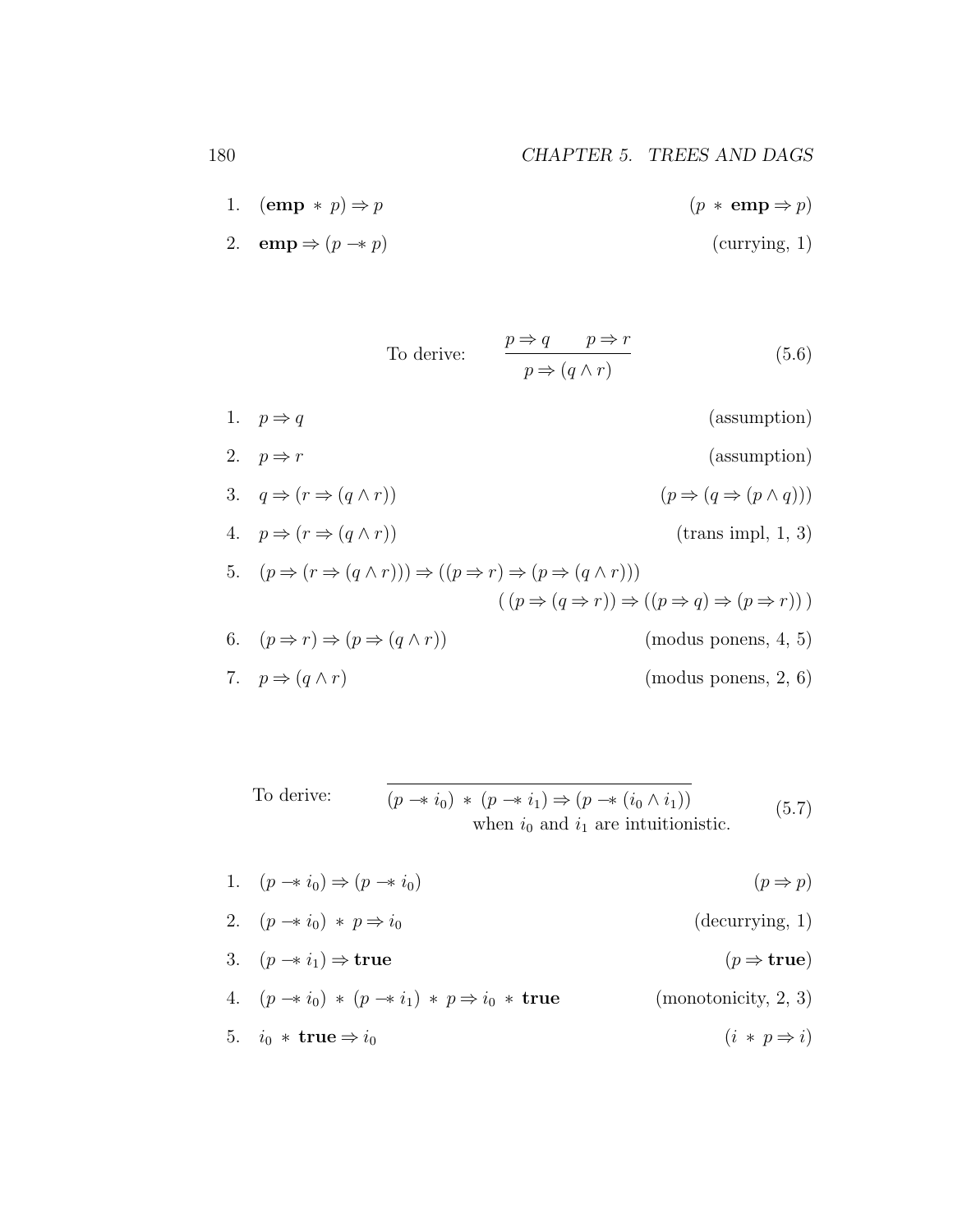- 6.  $(p \to i_0) * (p \to i_1) * p \to i_0$  (trans impl, 4, 5)
- 7.  $(p \rightarrow i_0) * (p \rightarrow i_1) * p \Rightarrow i_1$  (similarly)

8. 
$$
(p \to i_0) * (p \to i_1) * p \Rightarrow (i_0 \land i_1)
$$
 (5.6, 6, 7)

9. 
$$
(p \rightarrow i_0) * (p \rightarrow i_1) \Rightarrow (p \rightarrow (i_0 \land i_1))
$$
 (currying, 8)

To derive: 
$$
\overline{p * (q \to r) \Rightarrow (q \to (p * r))}
$$
 (5.8)

1. 
$$
p \Rightarrow p
$$
  $(p \Rightarrow p)$   
\n2.  $(q \rightarrow r) \Rightarrow (q \rightarrow r)$   $(p \Rightarrow p)$   
\n3.  $(q \rightarrow r) * q \Rightarrow r$  (decurring, 2)  
\n4.  $p * (q \rightarrow r) * q \Rightarrow p * r$  (monotonicity, 1, 3)

5.  $p * (q \rightarrow r) \Rightarrow (q \rightarrow (p * r))$  (currying, 4)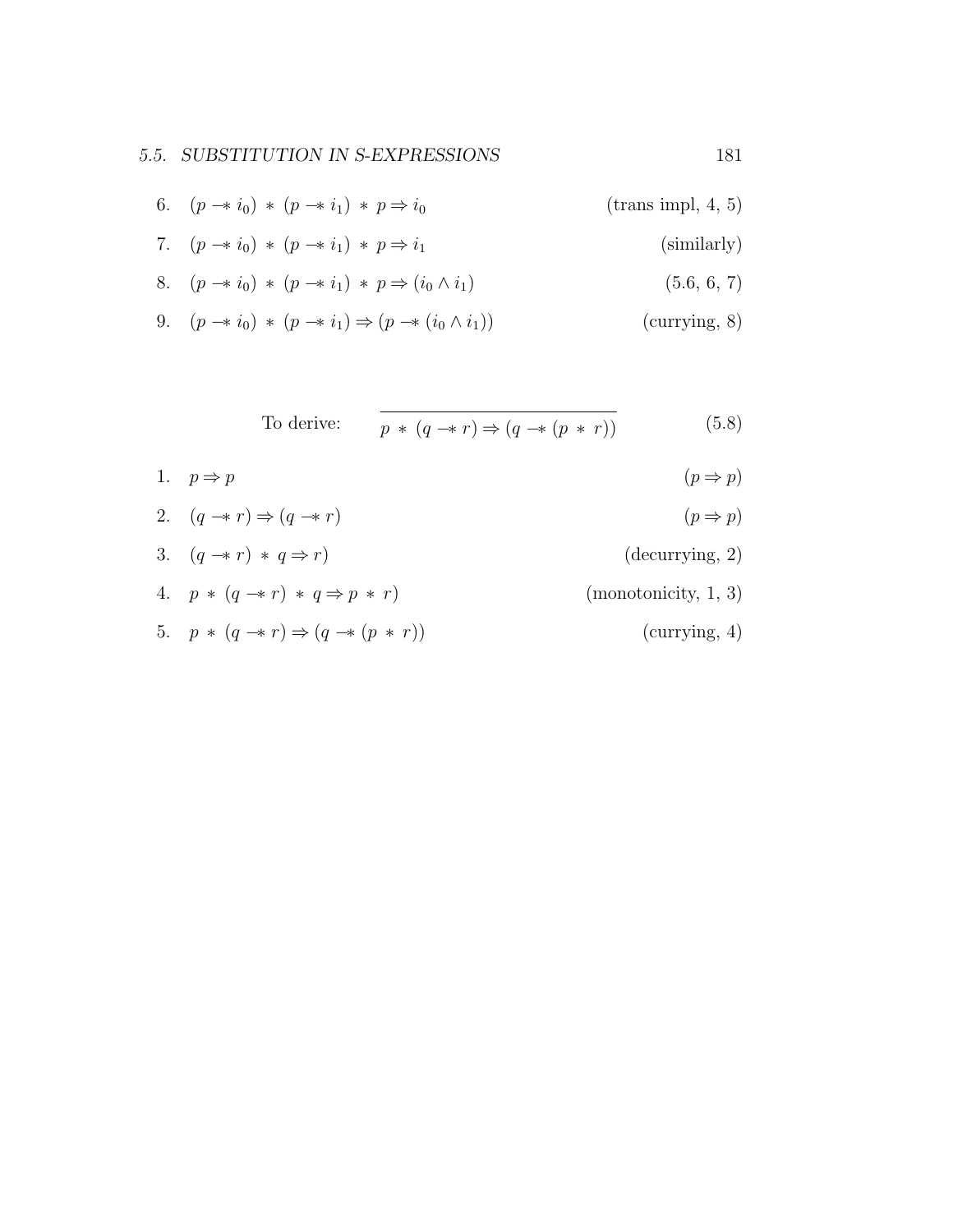Now we are prepared to prove (5.4). Let D abbreviate dag  $\tau'$  (j). Then the body of the procedure subst2 will meet the specification

{tree 
$$
\tau
$$
 (i)} subst2(i; a, j){ $\tau$ ,  $\tau'$ } { $D \rightarrow$  dag ( $\tau/a \rightarrow \tau'$ ) (i)}  
\n{tree  $\tau$  (i)}  
\nif isatom(i) then  
\n{isatom( $\tau$ )  $\land \tau = i \land$  emp}  
\nif i = a then  
\n{isatom( $\tau$ )  $\land \tau = a \land$ emp}  
\n{( $\tau/a \rightarrow \tau'$ ) =  $\tau' \land$ emp}  
\n{( $\tau/a \rightarrow \tau'$ ) =  $\tau' \land (D \rightarrow D)$ }  
\n{ $D \rightarrow$  dag ( $\tau/a \rightarrow \tau'$ ) (j)}  
\n $i := j$   
\n{ $D \rightarrow$  dag ( $\tau/a \rightarrow \tau'$ ) (i)}}  
\nelse  
\n{isatom( $\tau$ )  $\land \tau \neq a \land \tau = i \land$ emp}  
\n{( $\tau/a \rightarrow \tau'$ ) =  $\tau \land$ isatom( $\tau$ )  $\land \tau = i$ }  
\n{( $\tau/a \rightarrow \tau'$ ) =  $\tau \land$ dag  $\tau$  (i)}  
\n{dag ( $\tau/a \rightarrow \tau'$ ) =  $\tau \land$  dag  $\tau$  (i)}  
\n{diag ( $\tau/a \rightarrow \tau'$ ) (i)}  
\nskip  
\n{ $D \rightarrow$  dag ( $\tau/a \rightarrow \tau'$ ) (i)} (Section 2.3.4)

. . .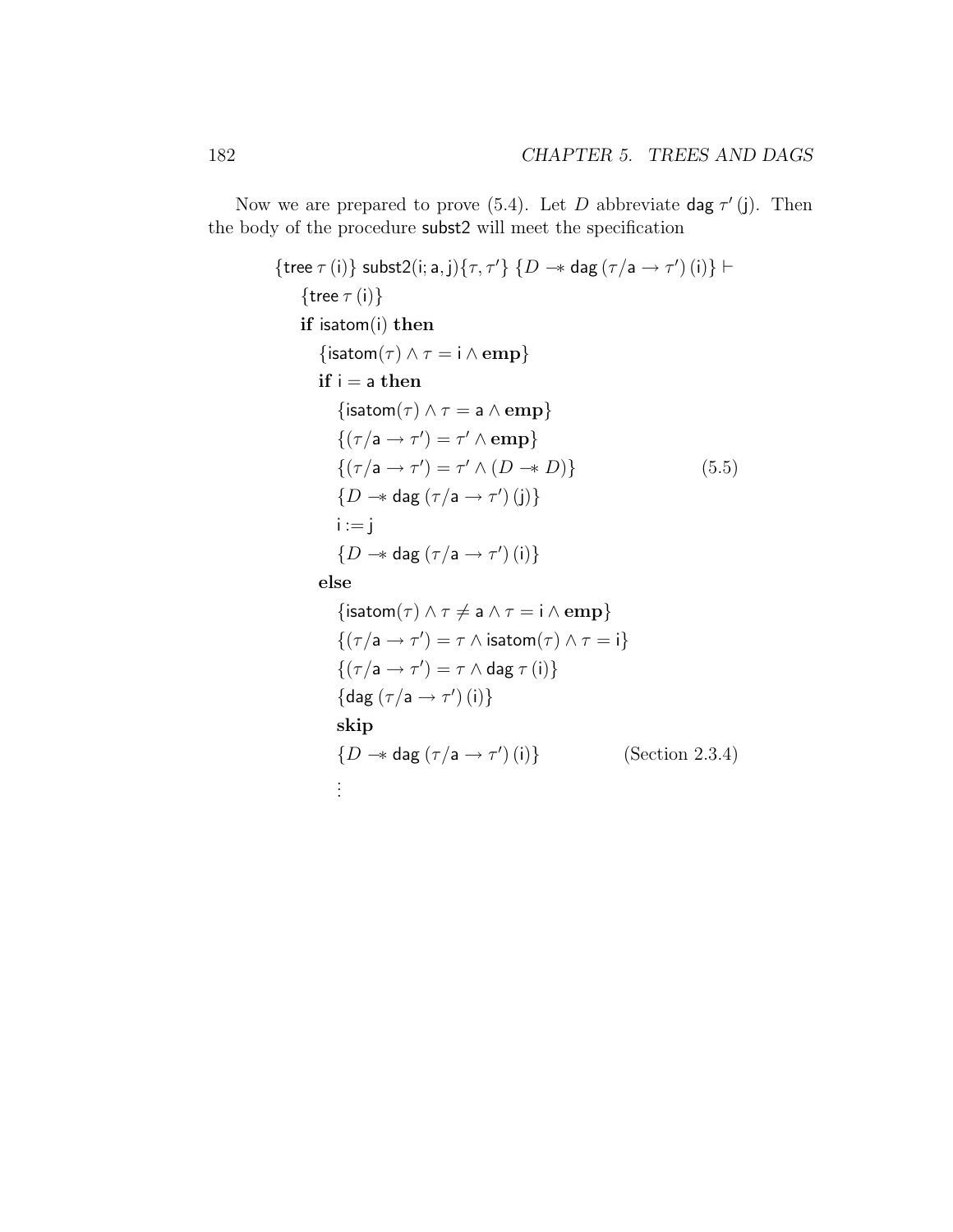. . . else  ${\exists \tau_0, \tau_1, i_0, i_1 \ldots \tau = (\tau_0 \cdot \tau_1) \wedge (i \mapsto i_0, i_1 \ast \text{ tree } \tau_0 (i_0) \ast \text{ tree } \tau_1 (i_1)) }$ **newvar**  $i_0$ ,  $i_1$  **in**  $(i_0 := [i]$ ;  $i_1 := [i + 1]$ ; {tree  $\tau_0$   $(i_0)$  \* tree  $\tau_1$   $(i_1)$ }  $\{$ tree  $\tau_{0}$   $(i_{0})\}$ subst2 $(i_0; a, j)$  $\{\tau_0, \tau'\}$  $\{D \rightarrow \mathsf{dag}(\tau_0/\mathsf{a} \rightarrow \tau')(\mathsf{i}_0)\}$  $\mathcal{L}$  $\overline{\mathcal{L}}$  $\int$  $*$  tree  $\tau_1\left(\mathsf{i}_1\right)$  $\{$ tree  $\tau_1$  $(i_1)\}$  $\mathsf{subst}2(\mathsf{i}_1; \mathsf{a}, \mathsf{j})\{\tau_1, \tau'\}$  $\{D \rightarrow \mathsf{dag}(\tau_1/\mathsf{a} \rightarrow \tau')(\mathsf{i}_1)\}$  $\mathcal{L}$  $\overline{\mathcal{L}}$  $\int$ \*  $(D \rightarrow \text{dag} (\tau_0/a \rightarrow \tau') (i_0))$  $\{(D \rightarrow \text{dag}(\tau_0/\text{a} \rightarrow \tau')(\mathfrak{i}_0)) \, * \, (D \rightarrow \text{dag}(\tau_1/\text{a} \rightarrow \tau')(\mathfrak{i}_1))\}$  $\{D \rightarrow (\text{dag}(\tau_0/a \rightarrow \tau'))(i_0) \wedge \text{dag}(\tau_1/a \rightarrow \tau') (i_1))\}$  (5.7)  $\mathcal{L}$  $\begin{array}{c} \hline \end{array}$  $\overline{\phantom{a}}$  $*$   $(\tau = (\tau_0 \cdot \tau_1) \wedge i \mapsto -, -)$  $[i] := i_0 ; [i + 1] := i_1$  $\{\tau=(\tau_0\cdot\tau_1)\wedge$  $(i \mapsto i_0, i_1 \, * \, (D \twoheadrightarrow (diag(\tau_0/a \rightarrow \tau') (i_0) \wedge dag(\tau_1/a \rightarrow \tau') (i_1))))$  $\tau = (\tau_0 \cdot \tau_1) \wedge$  (5.8)  $(D \rightarrow (i \mapsto i_0, i_1 \ast (diag(\tau_0/a \rightarrow \tau') (i_0) \wedge dag(\tau_1/a \rightarrow \tau' ) (i_1))))$  $\{\tau=(\tau_0\cdot\tau_1)\wedge(D\twoheadrightarrow \mathsf{dag}\;((\tau_0/\mathsf{a}\to\tau')\cdot(\tau_1/\mathsf{a}\to\tau'))\,\mathsf{(i)})\}$  $\mathcal{L}$   $\exists \tau_0, \tau_1$ { $D \rightarrow \text{dag} (\tau/\text{a} \rightarrow \tau')$  (i)}.  $\prime$ 

# 5.6 Skewed Sharing

Unfortunately, the definition we have given for dag permits a phenomenon called skewed sharing, where two records can overlap without being identical. For example,

$$
\mathsf{dag}\left(\left(1\cdot2\right)\cdot\left(2\cdot3\right)\right)\left(\mathsf{i}\right)
$$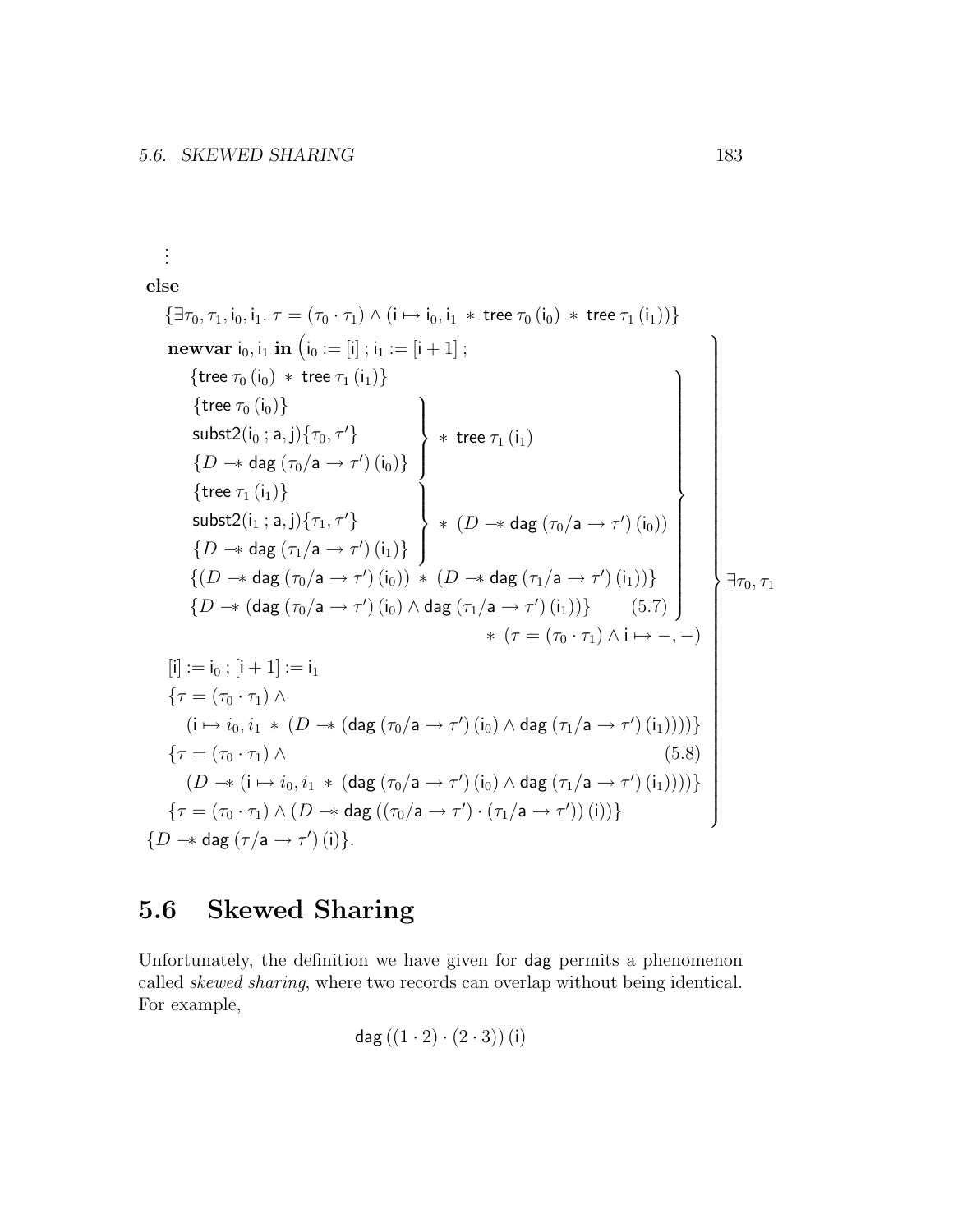holds when



Skewed sharing is not a problem for the algorithms we have seen so far, which only examine dags while ignoring their sharing structure. But it causes difficulties with algorithms that modify dags or depend upon the sharing structure.

A straightforward solution that controls skewed sharing is to add to each state a mapping  $\phi$  from the domain of the heap to natural numbers, called the *field count.* Then, when  $v := \text{cons}(e_1, \ldots, e_n)$  creates a *n*-element record, the field count of the first field is set to  $n$ , while the field count of the remaining fields are set to zero. In other words, if  $a$  is the address of the first field (i.e., the value assigned to the variable  $v$ ), the field count is extended so that

$$
\phi(a) = n
$$
  $\phi(a+1) = 0$   $\cdots$   $\phi(a+n-1) = 0.$ 

The field count is an example of a *heap auxiliary*, i.e. an attribute of the heap that can be described by assertions but plays no role in the execution of commands.

To describe the field count, we introduce a new assertion of the form  $e \stackrel{[*e*]}{\mapsto} e'$ , with the meaning

$$
s, h, \phi \models e \stackrel{[\hat{e}]}{\mapsto} e' \text{ iff}
$$
  
dom  $h = \{\llbracket e \rrbracket_{\exp} s\}$  and  $h(\llbracket e \rrbracket_{\exp} s) = \llbracket e' \rrbracket_{\exp} s$  and  $\phi(\llbracket e \rrbracket_{\exp} s) = \llbracket \hat{e} \rrbracket_{\exp} s.$ 

We also introduce the following abbreviations:

$$
e \stackrel{[e]}{\mapsto} - \stackrel{\text{def}}{=} \exists x'. \ e \stackrel{[e]}{\mapsto} x' \quad \text{where } x' \text{ not free in } e
$$
\n
$$
e \stackrel{[e]}{\mapsto} e' \stackrel{\text{def}}{=} e \stackrel{[e]}{\mapsto} e' * \text{ true}
$$
\n
$$
e \stackrel{!}{\mapsto} e_1, \dots, e_n \stackrel{\text{def}}{=} e \stackrel{[n]}{\mapsto} e_1 * e + 1 \stackrel{[0]}{\mapsto} e_2 * \dots * e + n - 1 \stackrel{[0]}{\mapsto} e_n
$$
\n
$$
e \stackrel{!}{\mapsto} e_1, \dots, e_n \stackrel{\text{def}}{=} e \stackrel{[n]}{\mapsto} e_1 * e + 1 \stackrel{[0]}{\mapsto} e_2 * \dots * e + n - 1 \stackrel{[0]}{\mapsto} e_n
$$
\n
$$
\text{iff } e \stackrel{!}{\mapsto} e_1, \dots, e_n * \text{ true.}
$$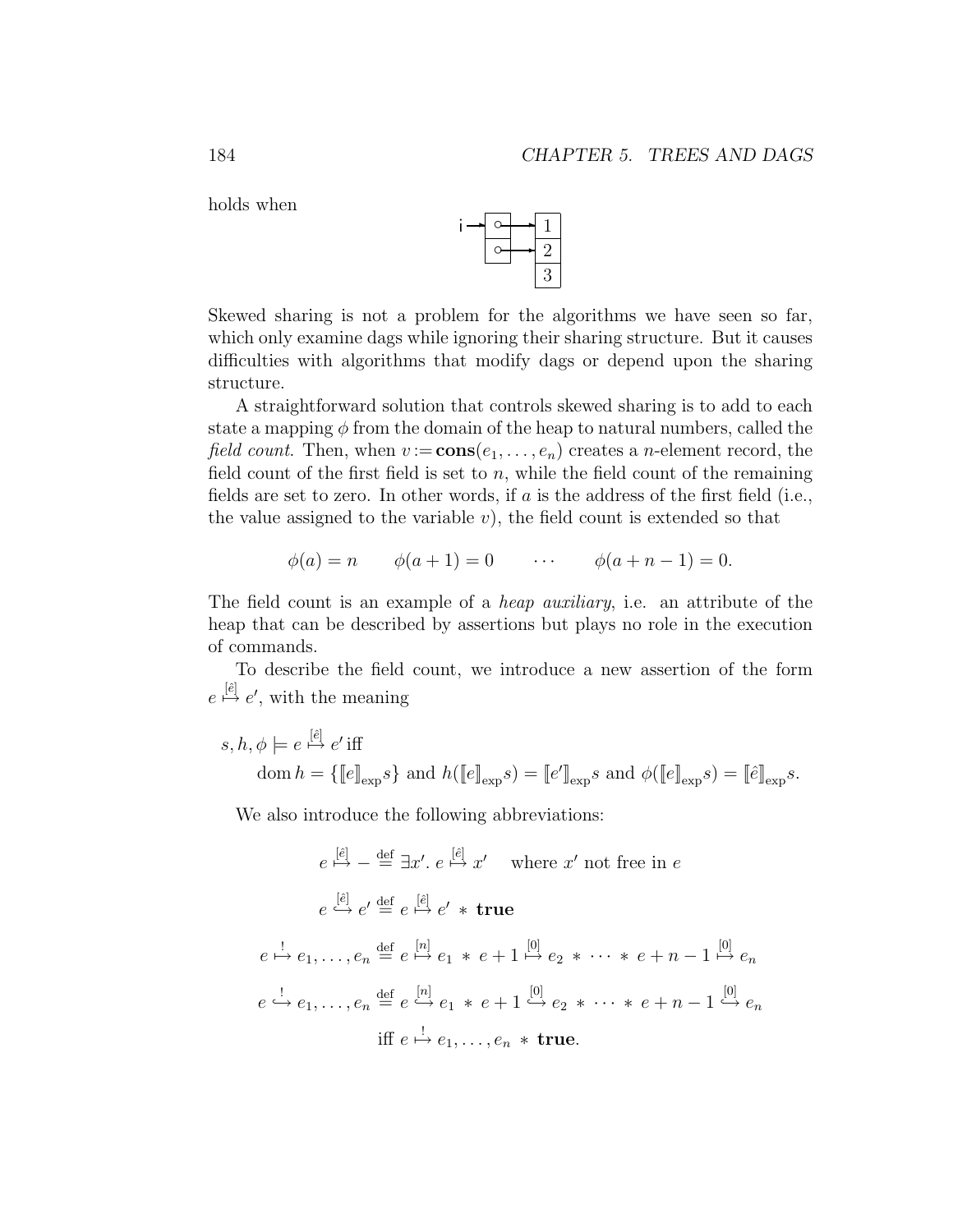### 5.6. SKEWED SHARING 185

Axiom schema for reasoning about these new assertions include:

$$
e \stackrel{[n]}{\mapsto} e' \Rightarrow e \mapsto e'
$$
  
\n
$$
e \stackrel{[m]}{\mapsto} - \wedge e \stackrel{[n]}{\mapsto} - \Rightarrow m = n
$$
  
\n
$$
2 \le k \le n \wedge e \stackrel{[n]}{\mapsto} - \Rightarrow e + k - 1 \stackrel{[0]}{\mapsto} -
$$
  
\n
$$
e \stackrel{!}{\mapsto} e_1, \dots, e_m \wedge e' \stackrel{!}{\mapsto} e'_1, \dots, e'_n \wedge e \neq e' \Rightarrow
$$
  
\n
$$
e \stackrel{!}{\mapsto} e_1, \dots, e_m * e' \stackrel{!}{\mapsto} e'_1, \dots, e'_n * \text{true.}
$$
\n(5.9)

(The last of these axiom schema makes it clear that skewed sharing has been prohibited.)

The inference rules for allocation, mutation, and lookup remain sound, but they are supplemented with additional rules for these commands that take field counts into account. We list only the simplest forms of these rules:

• Allocation: the local nonoverwriting form (FCCONSNOL)

$$
{\bf \{emp\}}\ v := \mathbf{cons}(\overline{e})\ \{v \stackrel{!}{\mapsto} \overline{e}\},
$$

where  $v \notin FV(\overline{e})$ .

• Mutation: the local form (FCMUL)

$$
\{e \stackrel{[\hat{e}]}{\mapsto} -\} [e] := e' \{e \stackrel{[\hat{e}]}{\mapsto} e'\}.
$$

• Lookup: the local nonoverwriting form (FCLKNOL)

$$
\{e\stackrel{[\hat{e}]}{\mapsto}v''\}v:=[e]\{v=v''\wedge(e\stackrel{[\hat{e}]}{\mapsto}v)\},\
$$

where  $v \notin FV(e, \hat{e})$ .

The operation of deallocation, however, requires more serious change. If one can deallocate single fields, the use of field counts can be disrupted by deallocating a part of record, since the storage allocator may reallocate the same address as the head of a new record, making the axiom schema in (5.9) unsound. For example, the command

$$
j := \mathbf{cons}(1,2) \; ; \; \mathbf{dispose} \; j+1 \; ; \; k := \mathbf{cons}(3,4) \; ; \; i := \mathbf{cons}(j,k)
$$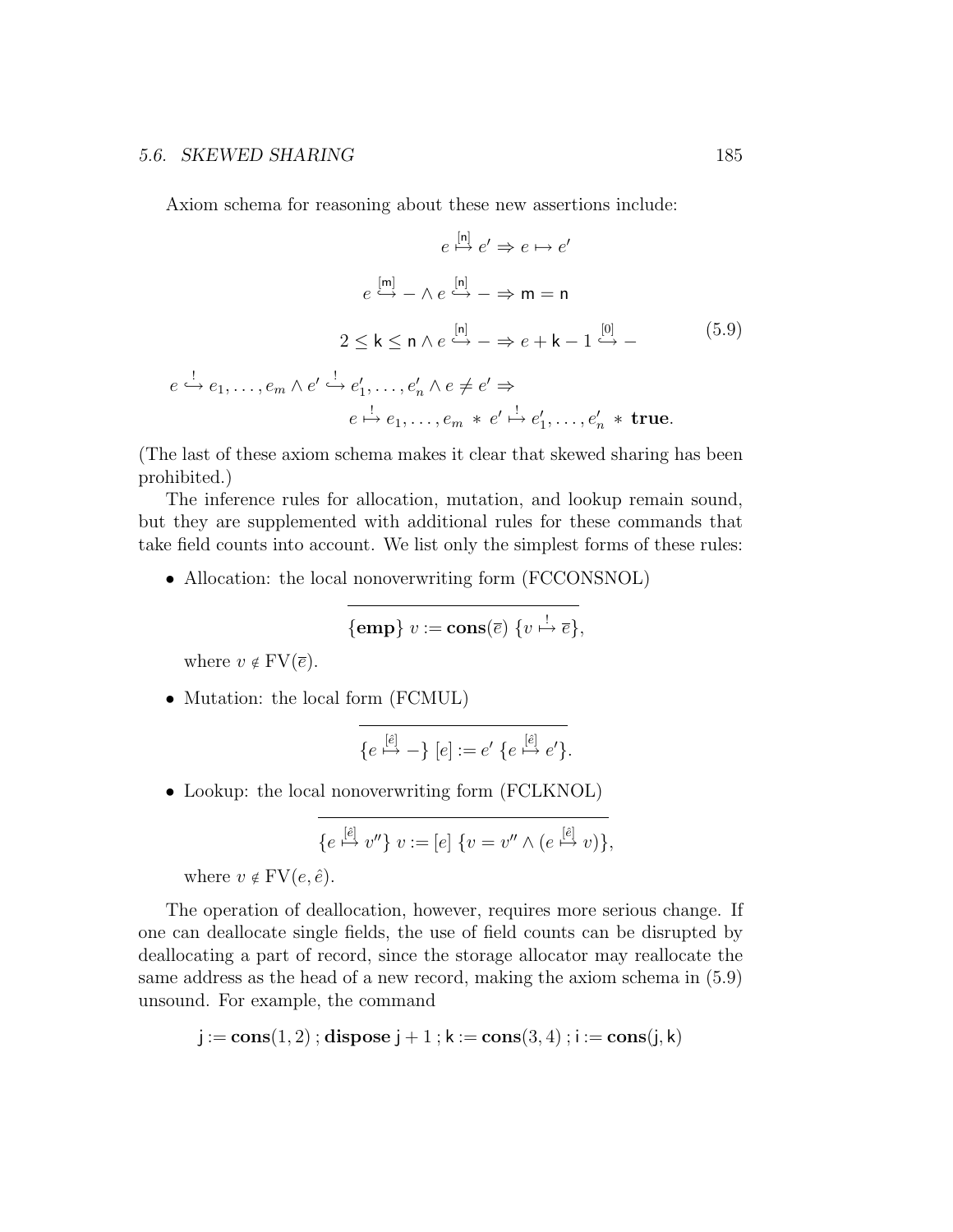could produce the skewed sharing illustrated at the beginning of this section if the new record allocated by the second cons operation were placed at locations  $j + 1$  and  $j + 2$ .

A simple solution (reminiscent of the free operation in C) is to replace dispose e with a command dispose  $(e, n)$  that disposes of an entire *n*-field record — and then to require that this record must have been created by an execution of cons. This restriction restores the soundness of (5.9).

The relevant inference rules are:

• The local form (FCDISL)

$$
\{e \stackrel{!}{\mapsto} -\textsuperscript{n}\} \text{ dispose } (e, n) \text{ } \{\textbf{emp}\}.
$$

• The global (and backward-reasoning) form (FCDISG)

 $\{(e \stackrel{!}{\mapsto} -n) * r\}$  dispose  $(e, n)$   $\{r\}.$ 

(Here  $-<sup>n</sup>$  denotes a list of *n* occurrences of  $-$ .)